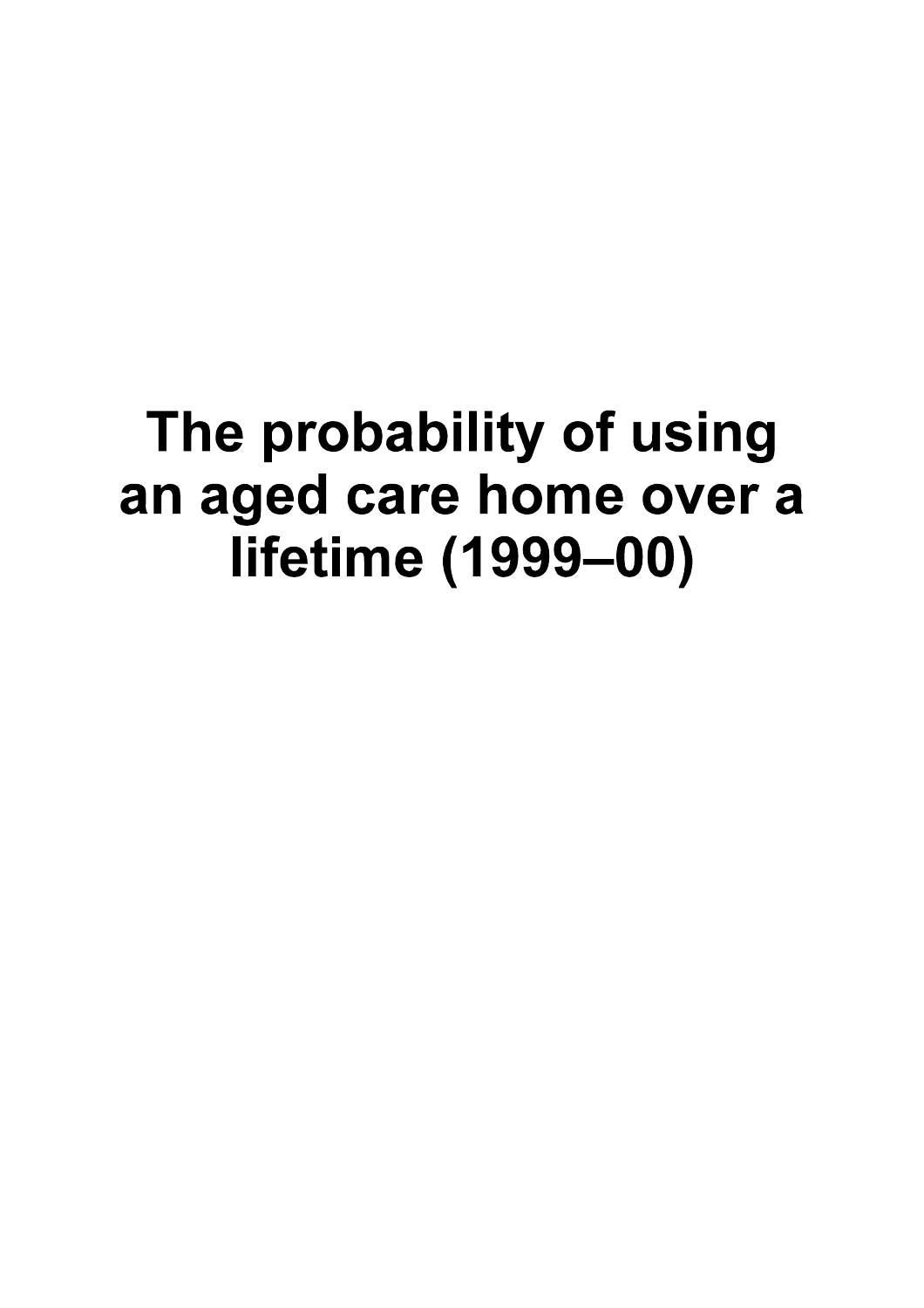**WELFARE DIVISION WORKING PAPER NUMBER 36**

# **The probability of using an aged care home over a lifetime (1999–00)**

**Frieda Mason, Zhibin Liu and Peter Braun**

**September 2001**

Australian Institute of Health and Welfare Canberra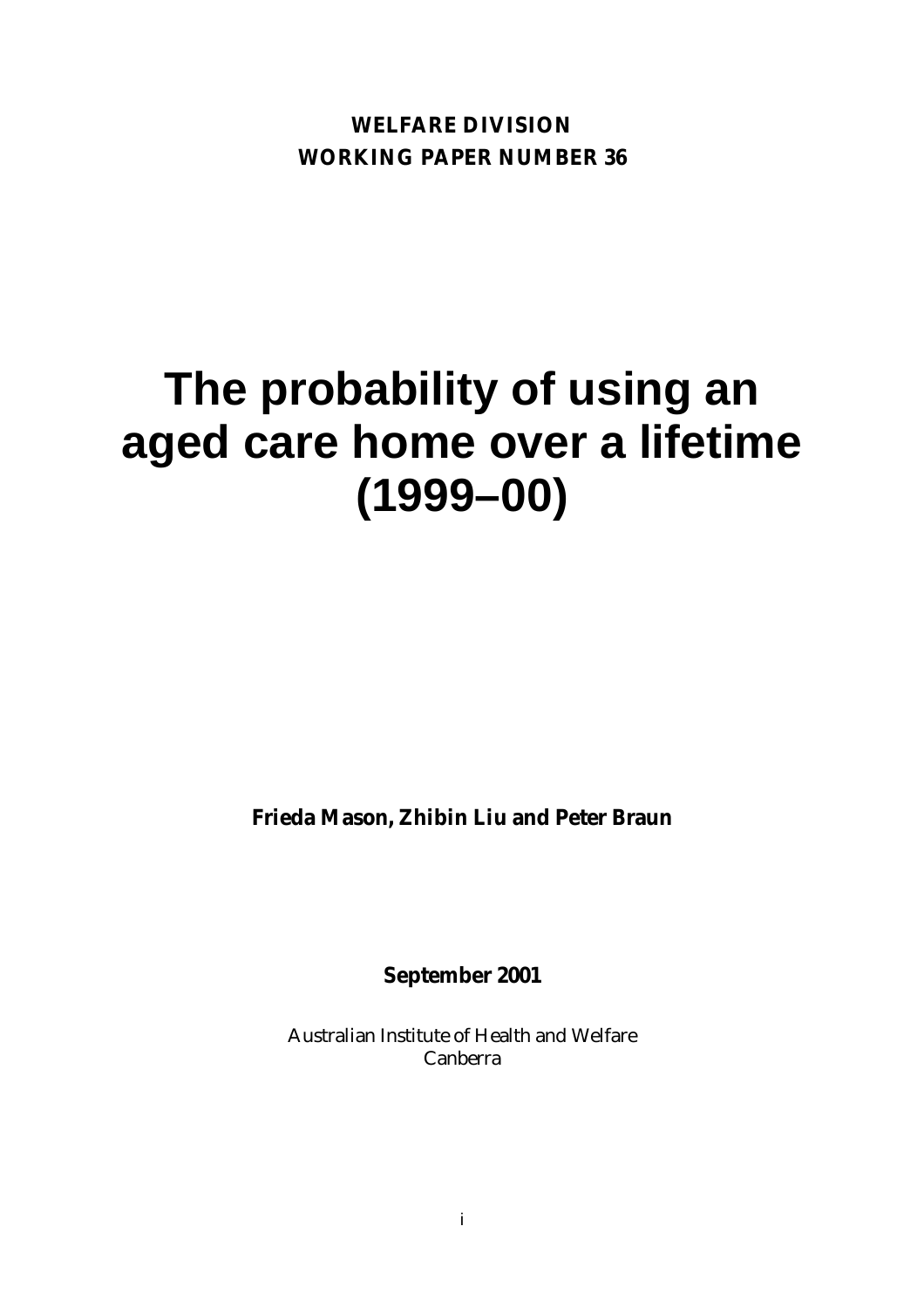© Australian Institute of Health and Welfare 2001

This work is copyright. Apart from any use as permitted under the *Copyright Act 1968*, no part may be reproduced without prior written permission from the Australian Institute of Health and Welfare. Requests and enquiries concerning reproduction and rights should be directed to the Head, Communication and Public Affairs, Australian Institute of Health and Welfare, GPO Box 570, Canberra ACT 2601.

A complete list of the Institute's publications is available from the Publications Unit, Australian Institute of Health and Welfare, GPO Box 570, Canberra ACT 2601, or via the Institute's web site at http://www.aihw.gov.au.

#### **Suggested citation**

Mason, Lui & Braun 2001. The probability of using an aged care home over a lifetime (1999–00). Welfare Division Working Paper No. 36. AIHW Cat. no. AGE 21. Canberra: AIHW.

#### **Australian Institute of Health and Welfare**

Board Chair Dr Sandra Hacker

**Director** Dr Richard Madden

Any enquiries about or comments on this publication should be directed to:

Diane Gibson Australian Institute of Health and Welfare GPO Box 570 Canberra ACT 2601

Phone: (02) 6244 1190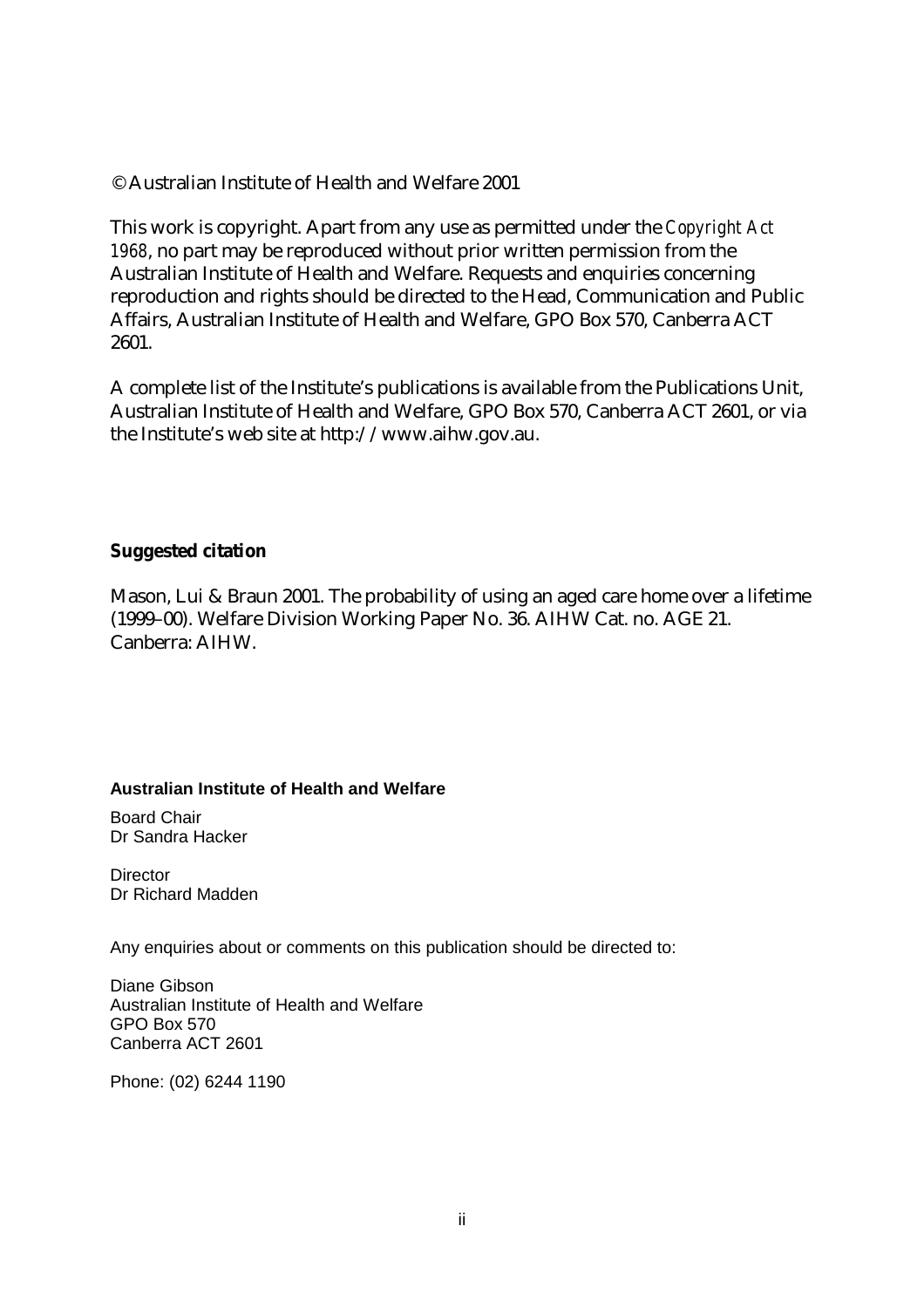# **Contents**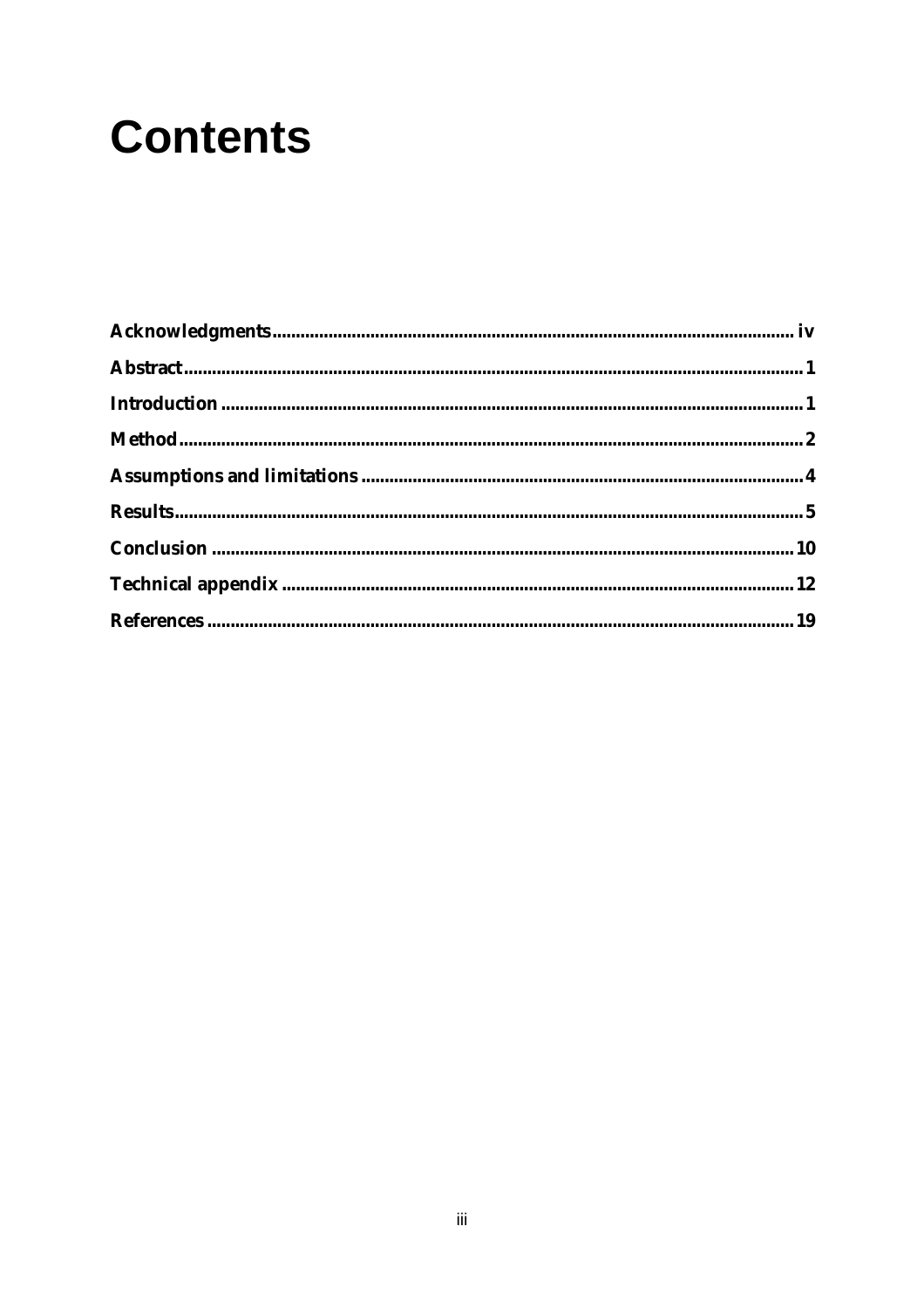# **Acknowledgements**

This paper builds on the methodology developed by Zhibin Liu in his earlier paper entitled *The Probability of Nursing Home Use Over a Lifetime* published by the Australian Institute of Health and Welfare in 1998. The authors would like to acknowledge the useful advise and suggestions provided by Dr Diane Gibson, Dr Ching Choi and Dr Richard Madden at the Australian Institute of Health and Welfare, Dr Don Rowland at the Australian National University, and Mr John Walsh at Pricewaterhouse Coopers Actuarial Services Pty Ltd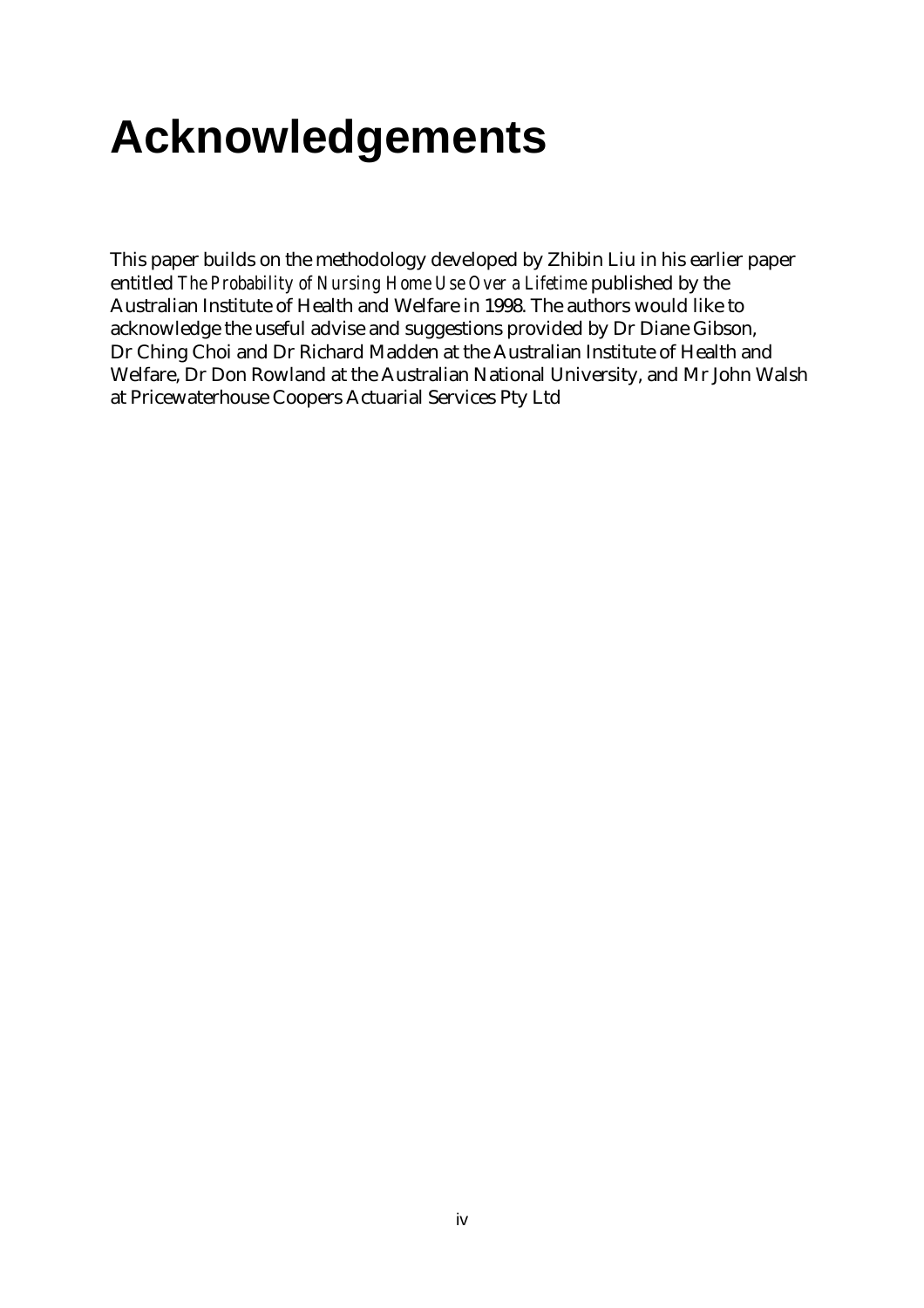## **Abstract**

This paper applies life table models (Liu 1998) to 1999–00 residential aged care data and estimates the probabilities of using an aged care home over a lifetime for Australian men and women at various ages. The results show that, on current patterns of use, there is 0.42 probability that members of a female birth cohort will enter an aged care home for permanent care at least once over their lifetime. The corresponding probability for males is 0.24. A woman at age 65 faces a probability as high as 0.46 of using an aged care home for permanent care before her death compared with 0.28 for a man at the same age.

## **Introduction**

What is the probability of a person entering residential aged care over their lifetime? This question is of considerable interest to many members of society. An individual may be interested in this information for his or her own retirement planning, or in considering the likely care needs of a family member. Government policy makers find this information useful for long-term planning purposes, insurance companies in formulating and appraising long-term care insurance products, and superannuation funds in considering inclusion of provision for long-term care in the future. Service providers, too, may be interested in knowing the answer to this question in order to develop long-term service delivery strategies. While undoubtedly an important and interesting question, it remained largely neglected by Australian demographers, gerontologists and health services researchers until 1998 when Liu (1998) developed life table models and estimated the probabilities of nursing home use over a lifetime using 1994–95 data. The life table models were also used to estimate the probabilities of hostel use over a lifetime based on 1994–95 data (AIHW 1997:251).

An update of this earlier work is now timely, given the many changes to the aged care service system in Australia since 1994–95. In particular, under a series of reforms to the structure of residential aged care, nursing homes and hostels were amalgamated into one system from 1 October 1997. The new system requires and enables an estimate of the probabilities of using the amalgamated service system as a whole.

Another important change has occurred in the level of supply of residential aged care relative to the size of the older population. There were 3,004 occupied aged care homes in Australia providing a total of 141,162 places as at 30 June 2000. This level of provision equates to 84 places per 1,000 people aged 70 and over, compared with over 93 places per 1,000 people aged 70 and over in 1994 (AIHW 2001:1).

While this paper draws heavily on the methodology and techniques developed in earlier work, some additional refinements and additions have been undertaken. In this paper three conceptually different constructs are presented:

1. The probability of a person at a given age who has never entered an aged care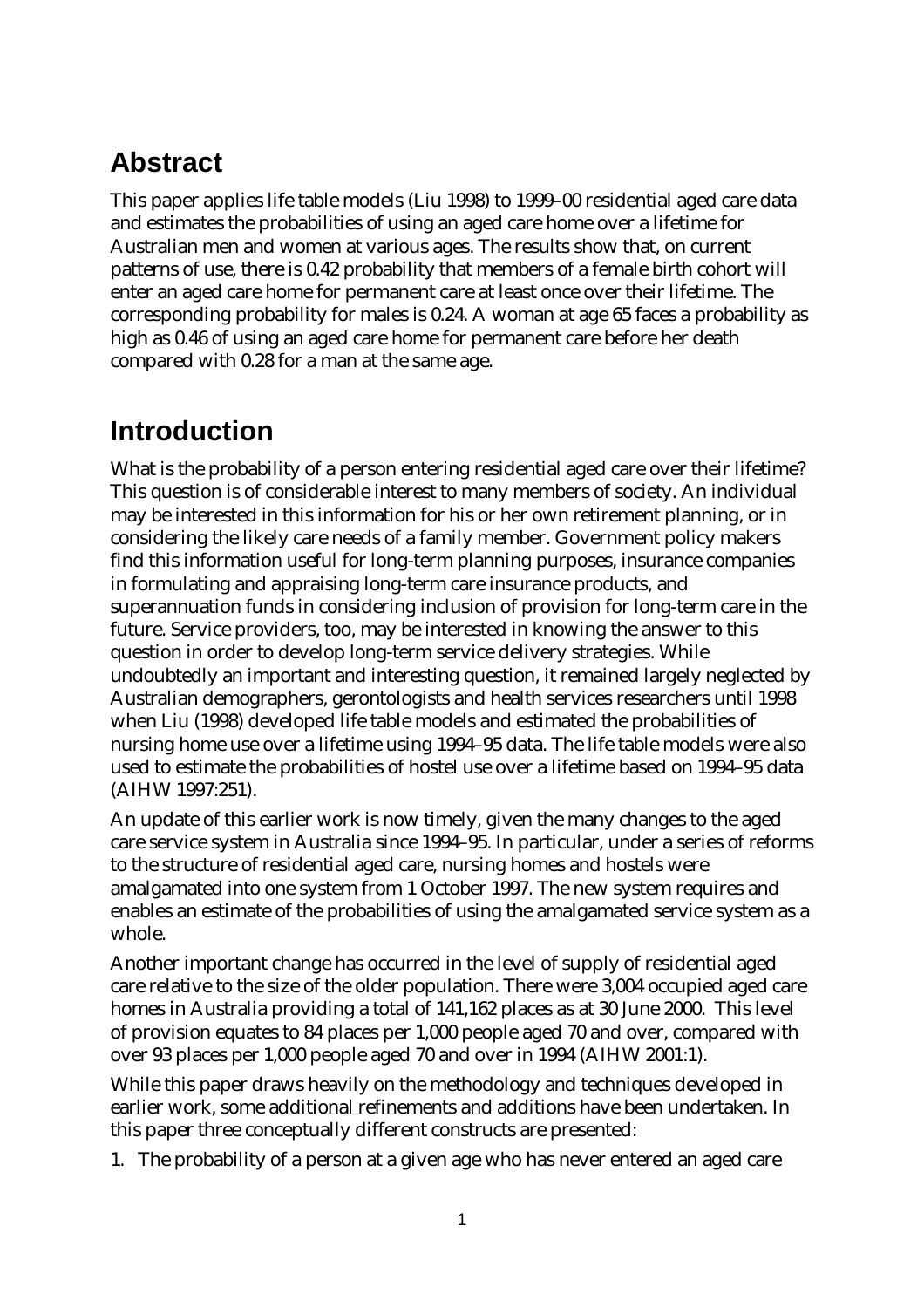home entering during their remaining lifetime.

- 2. The probability of a person at a given age who has never entered an aged care home entering before a specified age.
- 3. The probability of a person at a given age being in an aged care home at a given age or entering an aged care home during their remaining lifetime.

In this paper, results are presented separately for permanent care only and for permanent and respite care together.

## **Method**

The task of determining how to measure the probability of using an aged care home requires some decisions as to how key elements are defined; these decisions influence the results obtained. There are two fundamental elements in the concept of lifetime risk (probability) of using an aged care home. One is the 'population at risk' (denominator in the calculation), the other is the 'event' of using an aged care home (numerator in the calculation).

The population at risk can be divided into three exclusive groups as shown in Figure 1. The first group consists of people who are not currently in an aged care home and have not used one before. The second comprises people who are not currently in an aged care home but have used one before. The last group is made up of all the current residents in aged care homes. Different combinations of the three groups in the denominator for the calculations produce conceptually different results.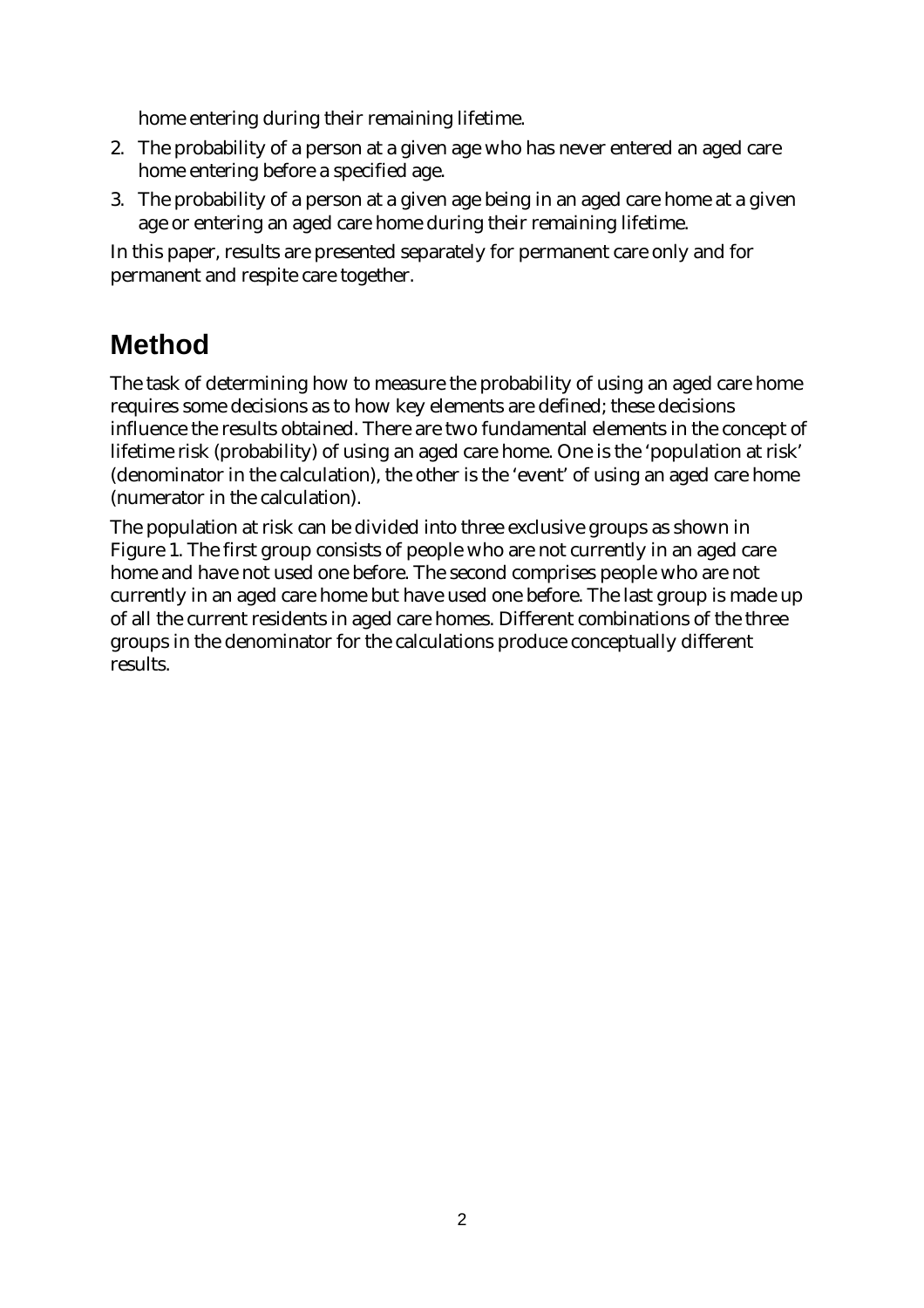

The definition of 'event' is also complicated by the fact that an individual may use an aged care home more than once over their lifetime.

It should be pointed out here that many earlier studies did not clearly define the concepts of 'population at risk' and 'event'. They all claimed to be measuring the lifetime risk (probability) of aged care home use and yet measured somewhat different things depending on the choice of methodology and data. The definitional inconsistency contributed to the great variation in findings emerging from different studies and inevitably led to confusion and incompatibility when researchers attempted to reconcile their results. A more detailed account of the problems is provided in Liu's (1998) paper. This paper employs three definitions of the risk of using an aged care home and accordingly calculates three sets of probabilities, which are described below. For more technical aspects of the calculations, see the Technical Appendix.

### **Construct 1: The probability of someone in the community<sup>1</sup> entering an aged care home**

The first definitional construct is the probability of a person at a given age entering an aged care home at least once during their remaining lifetime if the person has never entered an aged care home. The population at risk consists of those who have never entered an aged care home (the first group in Figure 1). The 'event' is the first admission to an aged care home in the remaining lifetime at a given age. This is calculated directly as the event over the population at risk. It can be interpreted as the probability of an average person entering an aged care home at least once after

 $\overline{a}$ 

<sup>&</sup>lt;sup>1</sup> The term type of type of 'someone in the community' is used throughout this report to refer to a person who is not in an aged care home and has not used one before.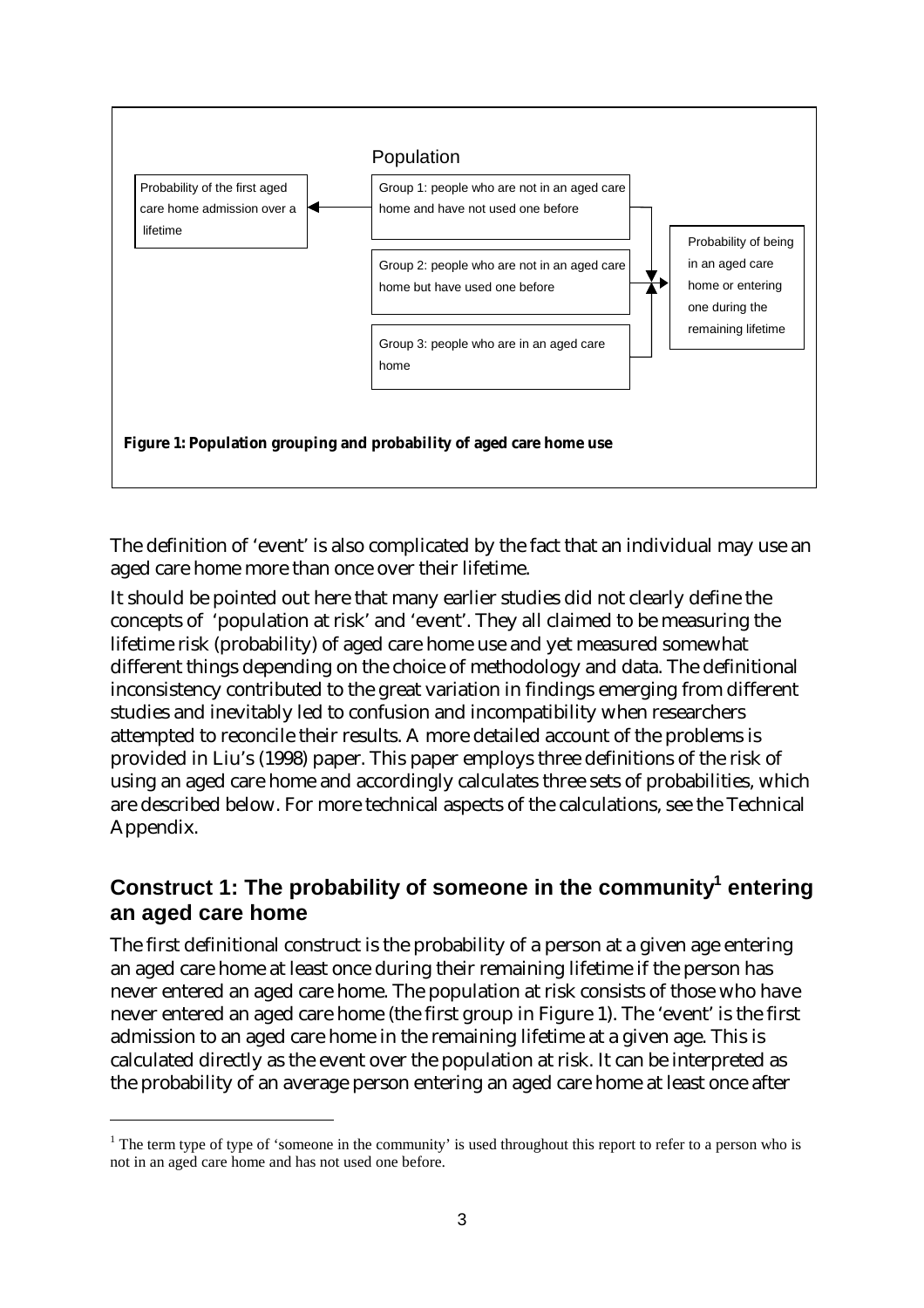turning a given age, if this person has not previously been admitted to an aged care home.

### **Construct 2: The probability of someone in the community entering an aged care home between two ages**

The second definitional construct is a refinement of the first. That is, the probability of a person who has never entered an aged care home at a specified age entering a home for the first time before a subsequent specified age. For example, what is the probability that a man aged 65, will enter an aged care home by age 75. The population at risk remains the same as in construct 1, i.e. people who are not in an aged care home now and have not used one before. The probability is calculated indirectly by excluding those who do not experience the event. Three groups are excluded: people who are in an aged care home at a specified base age, people who die before the specified final age without entering an aged care home and people who are alive at a specified final age but have not entered an aged care home.

## **Construct 3: Probability of being in or entering an aged care home**

The third definitional construct is the probability of a person at a specified age residing in an aged care home at least once at and beyond that age regardless of the person's previous or current use of an aged care home. The population at risk is the total population alive at the base age, that is the total of the three population groups specified in Figure 1. Again, as in the second construct, the indirect approach is used. However, this method only excludes from the event calculation of those people who die without entering an aged care home. It is not necessary to exclude people who are in an aged care home at the specified base age as they are considered to be part of the event. Nor is it necessary to exclude people who survive to the final age without entering an aged care home, as this construct is a lifetime probability and everyone eventually dies.

The third construct is similar to the first construct at age 65 but the difference increases with age. This measurement construct is particularly useful for service provision and budgetary planning as it can be applied to the whole population at the base age.

# **Assumptions and limitations**

There are important assumptions underlying these calculations, and any interpretation or extrapolation of these findings must keep these underlying assumptions in mind. Firstly, the life tables are based on the use patterns of aged care homes prevailing in 1999–00; a forward projection based on these estimates is valid only if the patterns of aged care home supply and use are the same as those of 1999–00. The use patterns of aged care homes in Australia appear to be basically supply driven. The estimated probabilities do not represent 'need' or 'demand' but the patterns of utilisation only, a pattern which is constrained by levels of aged care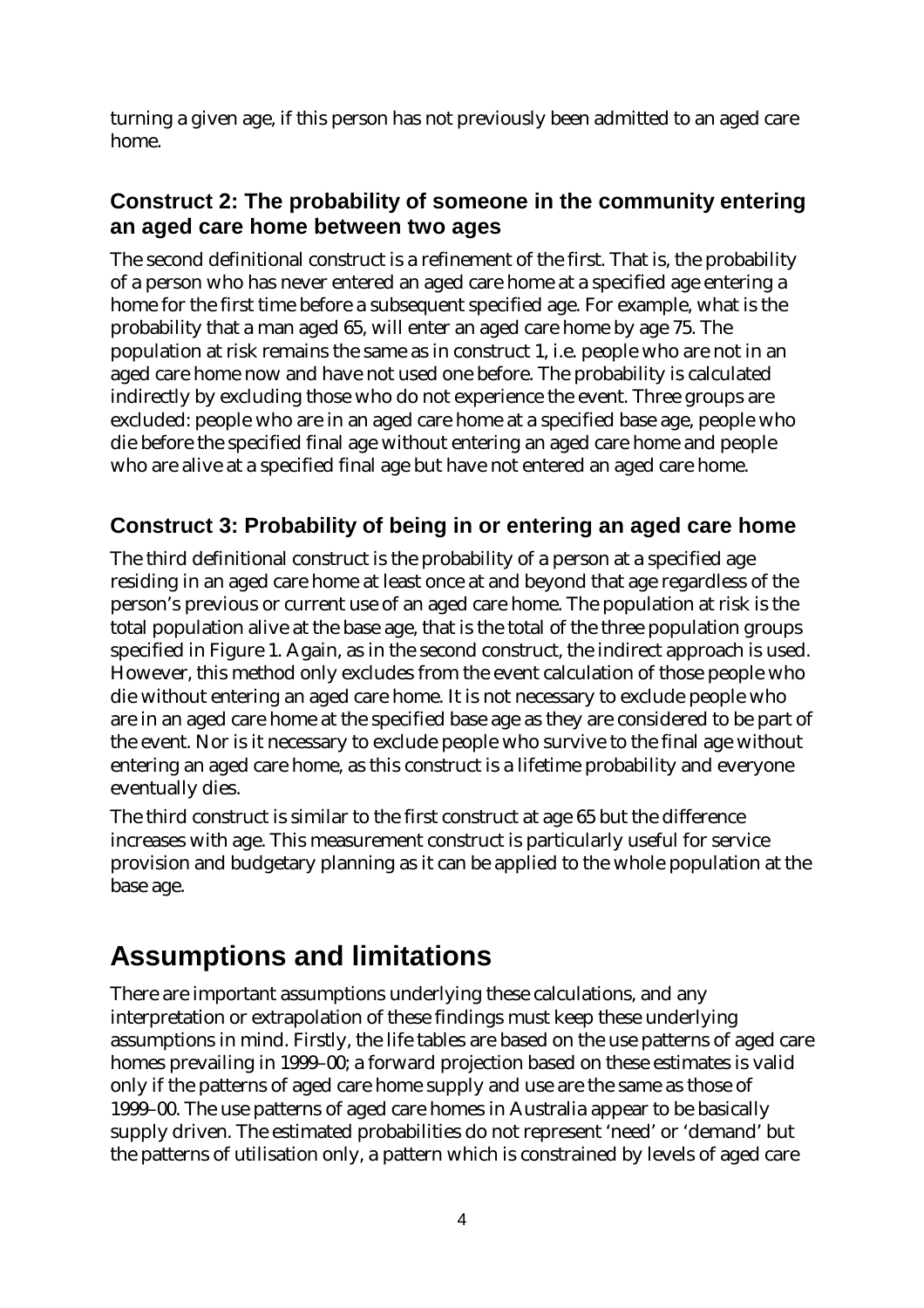home provision. A relatively small change in the supply of residential aged care in the future could significantly change the levels of the probabilities; thus for example a reduced level of provision would necessarily reduce the probability of using an aged care home over a lifetime.

Secondly, those people who have been in an aged care home are treated equally in terms of mortality rates regardless of whether they remained in the aged care home. This assumption may not be accurate because those who return to the community after a very short stay may have quite different mortality patterns to those who remain (Liu 1996). This potential source of error affects only the estimates of the probability of the first admission beyond age 65. The estimates of the probability at birth and at age 65 remain unaffected.

Thirdly, owing to the likelihood that a proportion of residents who die shortly after leaving the aged care home (in particular those transferred to acute care hospitals) are recorded as live discharges, the death rates among the residents of aged care homes may be underestimated.

Fourthly, the national aged care data system has changed since 1997 and some data held in the old system may have been lost. This is assumed to have only a limited impact on the analysis, although the exact extent is hard to measure.

## **Results**

### **Construct 1: Probability of someone in the community ever entering an aged care home**

Based on the assumption that the 1999–00 pattern of usage and the continuation of the 1997–99 age-specific survival rates between 1997 and 1999 will continue indefinitely, the life table reveals that a female at birth faces a 0.42 chance of entering an aged care home for permanent care at least once over her lifetime (Table 1). In other words, over two in five of the members of a female birth cohort will enter an aged care home at least once over their lifetime if the admission probabilities and mortality rates continue at the current levels. The corresponding probability for males is about one in four (0.24).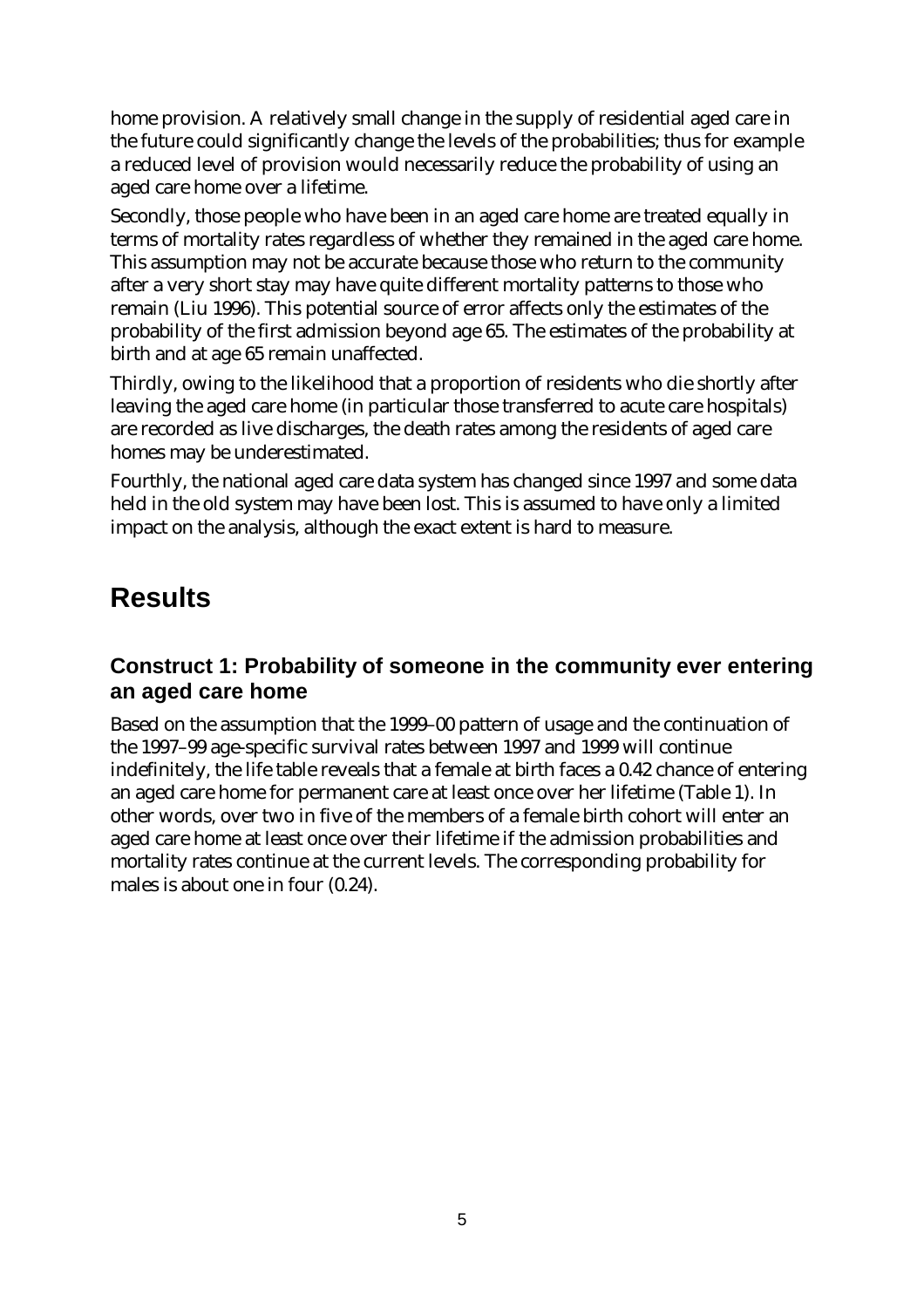|                                     | Age (years) |      |      |      |      |      |      |      |  |  |
|-------------------------------------|-------------|------|------|------|------|------|------|------|--|--|
| Type of care by sex                 | $\bf{0}$    | 65   | 70   | 75   | 80   | 85   | 90   | 95   |  |  |
| <b>Permanent care</b>               |             |      |      |      |      |      |      |      |  |  |
| <b>Males</b>                        | 0.24        | 0.28 | 0.30 | 0.33 | 0.36 | 0.40 | 0.42 | 0.33 |  |  |
| Females                             | 0.42        | 0.46 | 0.47 | 0.50 | 0.52 | 0.54 | 0.54 | 0.48 |  |  |
| Permanent and respite care combined |             |      |      |      |      |      |      |      |  |  |
| <b>Males</b>                        | 0.33        | 0.39 | 0.41 | 0.45 | 0.49 | 0.55 | 0.61 | 0.50 |  |  |
| Females                             | 0.59        | 0.64 | 0.67 | 0.70 | 0.74 | 0.79 | 0.87 | 1.00 |  |  |

#### **Table 1: Probability of someone in the community entering an aged care home, age by sex, Australia 1999–00**

*Notes:*

1. The databases used in this analysis were the DHAC SPARC system 2000; ABS 1999:93–94; ABS 2000:16–33.

2. The data in this table are estimated using life table models based on 1999–00 aged care home use patterns. These life tables are not all included in this report.

It is both more interesting and more pertinent to look at older ages given that people aged under 65 are relatively unlikely to enter an aged care home. For a woman at age 65, who is not in and has not previously been in an aged care home for permanent care, the probability of entering an aged care home for permanent care prior to death is 0.46 (only marginally higher than that at birth). For men at age 65, the probability is 0.28.

The probability of someone in the community entering an aged care home displays a striking sex pattern that is consistent with the earlier study of nursing homes (Liu 1998). It shows that women are much more likely to enter an aged care home than men (Table 1 and Figure 2). This is consistent with the higher representation of women than men in cross-sectional data. There were 98,248 female residents in aged care homes compared to 37,743 male residents, on the 30 June 2000 (AIHW 2001).

It is widely recognised that men are more likely to have the care and support of a spouse and hence are less likely to use an aged care home, even if disabled (Murtaugh et al. 1990). The other common explanation for the sex difference is that women live longer and thus have a longer period of exposure to the likelihood of an aged care home admission. The life expectancy at birth for women was 5.55 years longer than that for men in 1997–99. This difference was reduced at older ages. By age 65, the gap decreased to 3.62 years. After age 90, the difference diminished to less than half a year (ABS 1999:93–94). This trend is consistent with the trend that emerged in the present analysis of a narrowing gap between men and women at older ages (the highest age group being an exception) in the probability of someone in the community entering an aged care home (Figure 2).

The lifetime probability of a first admission to an aged care home increases with age until after age 90, for both men and women. These age patterns are consistent with the findings that emerged from the earlier studies of nursing homes (Liu 1998). In general, the use of residential care services increases with age as a result of greater likelihood of chronic illnesses and deteriorating mental status, and the lower likelihood that support will be available from close relatives.

The decline in probabilities at the oldest ages (shown in Table 1 and Figure 2) may be affected by a higher mortality rate so that death comes before admission to an aged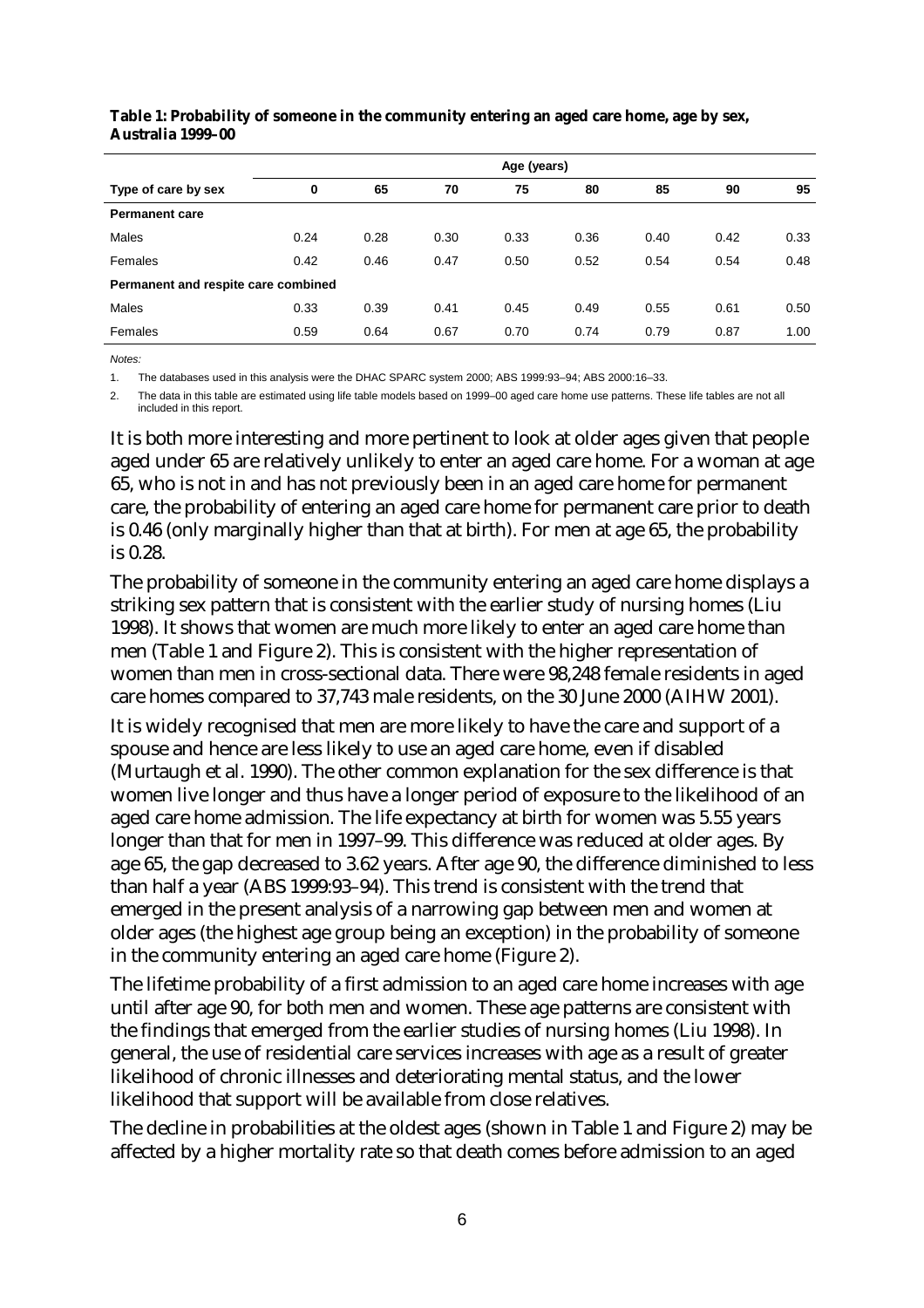care home (Liang & Tu 1986). It has also been suggested that people who survive to a very old age without previous admissions to an aged care home are less likely to suffer from chronic conditions and hence are less likely to need residential aged care (Cohen et al. 1986).



### **Construct 2: Probability of someone in the community entering an aged care home between two ages**

The probability that a man in the community aged 65 will be admitted to an aged care home for permanent care before age 80 is 0.08. This is considerably lower than the life time probability of 0.28. The difference between a 65-year-old woman entering over the next 15 years compared with over their lifetime is even more striking — 0.09 compared with 0.42.

The probability of entering permanent care in an aged care home for the first time is, not surprisingly, higher for 70 year olds than 65 year olds over the same number of years. A woman aged 70 has a 0.20 chance of entering before age 85, considerably higher than the 0.15 probability for men. In fact, the probability of a woman entering aged care between two ages is always higher than for men, with the exception of between ages 65 and 75 where the probabilities are very similar and quite low for both sexes. The probability of a 65-year-old entering aged care before age 70 is less than 0.01, and that of entering before 75 is also very low at 0.03 for both males and females.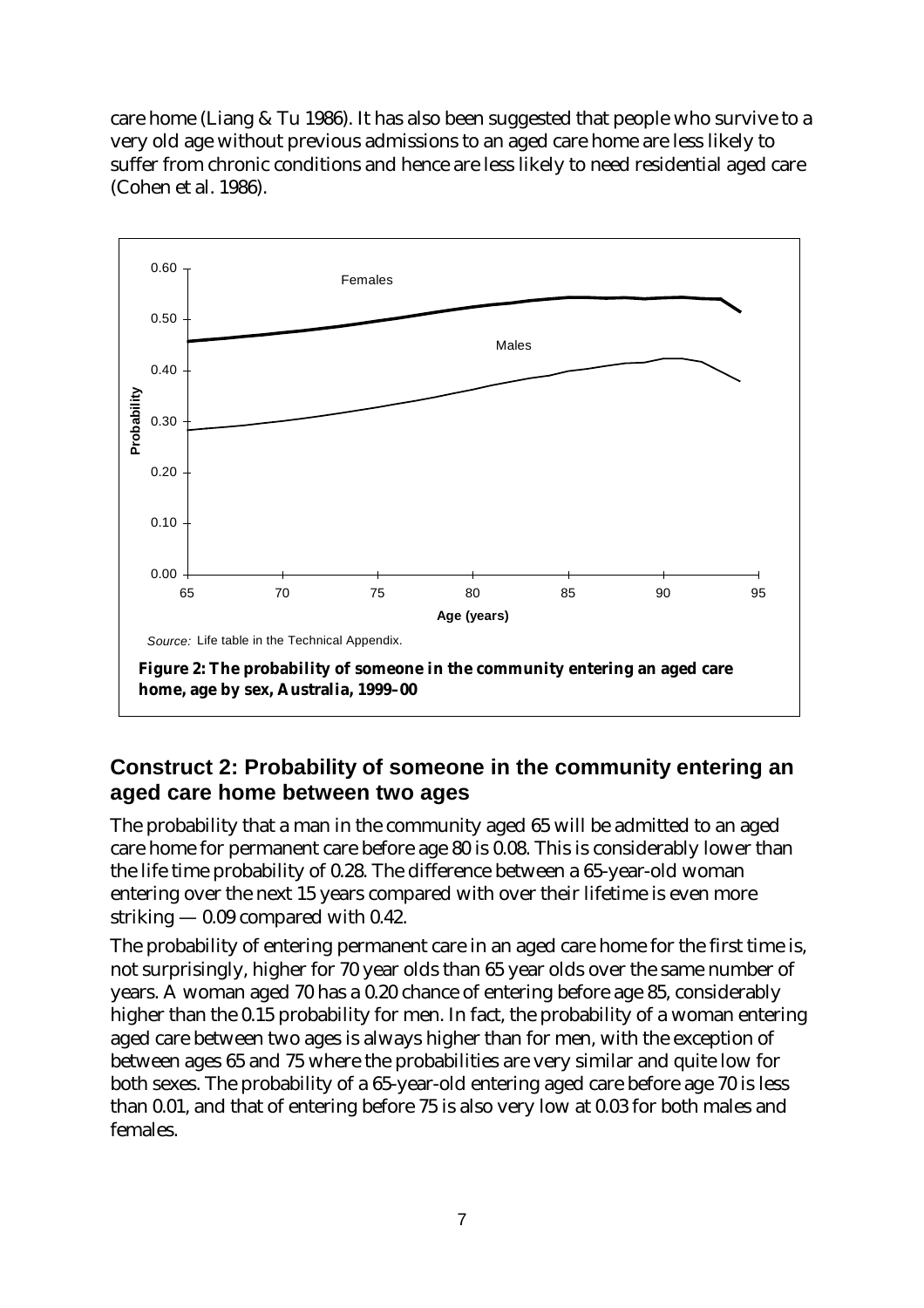|               |       | Age y (years) |      |      |      |      |  |  |  |  |  |
|---------------|-------|---------------|------|------|------|------|--|--|--|--|--|
| Age x (years) | 70    | 75            | 80   | 85   | 90   | 95   |  |  |  |  |  |
| 65            |       |               |      |      |      |      |  |  |  |  |  |
| Males         | 0.004 | 0.03          | 0.08 | 0.15 | 0.22 | 0.26 |  |  |  |  |  |
| Females       | 0.003 | 0.03          | 0.09 | 0.20 | 0.34 | 0.42 |  |  |  |  |  |
| 70            |       |               |      |      |      |      |  |  |  |  |  |
| Males         |       | 0.02          | 0.07 | 0.15 | 0.23 | 0.28 |  |  |  |  |  |
| Females       |       | 0.02          | 0.08 | 0.20 | 0.34 | 0.43 |  |  |  |  |  |

**Table 2: Probability of someone in the community entering an aged care home for permanent care between two ages, age by sex, Australia 1999–00**

*Notes:*

1. The databases used in this analysis were the DHAC SPARC system 2000; ABS 1999:93–94; ABS 2000:16–33.

2. The data in this table are estimated using life table models based on 1994–95 hostel and nursing home use patterns. These life tables are not included in this report.

The difference between the probabilities for men and women is highlighted in Figure 3. While the probability of entering an aged care home for the first time before a specified age is higher for women than for men, the difference increases markedly with age.

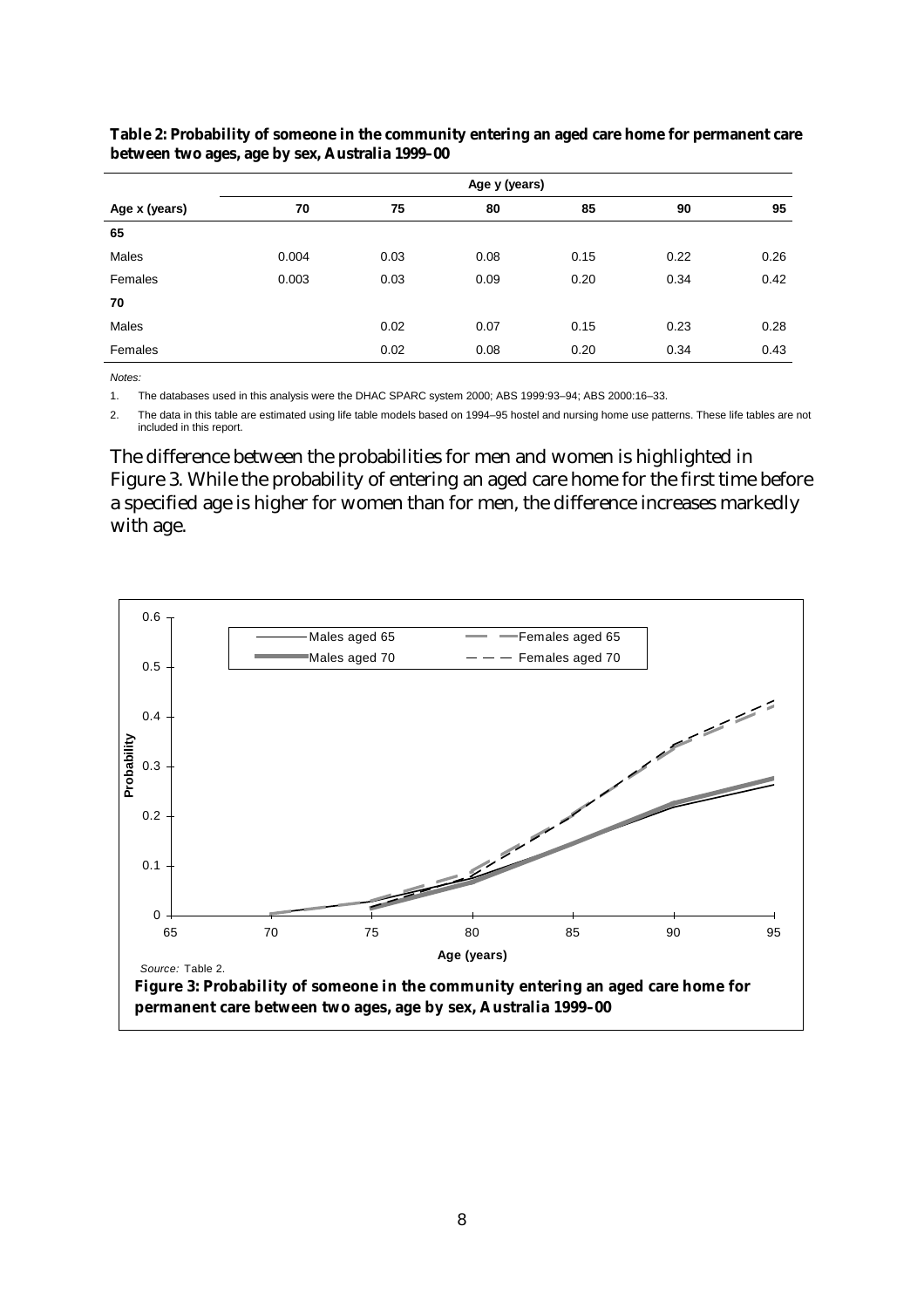### **Construct 3: Probability of being in order entering an aged care home**

At birth, there is no difference between the probability of someone living in the community entering an aged care home and the probability of anyone entering an aged care home (Table 3). For the other ages, the latter estimates, as would be expected, are much higher because they include people who have been or are currently in aged care homes.

|                                     | Age (years) |      |      |      |      |      |      |      |  |  |
|-------------------------------------|-------------|------|------|------|------|------|------|------|--|--|
| Type of care by sex                 | 0           | 65   | 70   | 75   | 80   | 85   | 90   | 95   |  |  |
| <b>Permanent care</b>               |             |      |      |      |      |      |      |      |  |  |
| <b>Males</b>                        | 0.24        | 0.29 | 0.31 | 0.34 | 0.39 | 0.46 | 0.54 | 0.54 |  |  |
| Females                             | 0.42        | 0.46 | 0.48 | 0.51 | 0.56 | 0.62 | 0.69 | 0.75 |  |  |
| Permanent and respite care combined |             |      |      |      |      |      |      |      |  |  |
| <b>Males</b>                        | 0.33        | 0.40 | 0.42 | 0.47 | 0.53 | 0.62 | 0.73 | 0.73 |  |  |
| Females                             | 0.59        | 0.65 | 0.67 | 0.71 | 0.77 | 0.85 | 0.93 | 1.00 |  |  |

#### **Table 3: Probability of ever entering an aged care home, age by sex, Australia 1999–00**

*Notes*

1. The databases used in this analysis were the DHAC SPARC system 2000; ABS 1999:93–94; ABS 2000:16–33.

2. The data in this table are estimated using life table models based on 1994–95 hostel and nursing home use patterns. These life tables are not included in this report.

A woman at age 65 faces a 0.42 probability of entering an aged care home for permanent care during her remaining lifetime. The corresponding figure for a man is lower, only 0.24 (Table 3 and Figure 4). As was found to be the case for the probability of someone in the community entering an aged care home, the probability of using an aged care home in the remaining lifetime is higher for women than for men at all ages. Similarly, the sex difference decreases with age (the highest age group being an exception), particularly after age 80. By age 85, women have a 0.62 probability of using an aged care home for permanent care over their remaining lifetime. For those surviving at age 95, 3 in 4 women will use an aged care home for permanent care before they die. For men, the highest probability is 0.54 at age 90. These statistics suggest that admission to an aged care home becomes highly likely for women and men, if they survive to very old ages.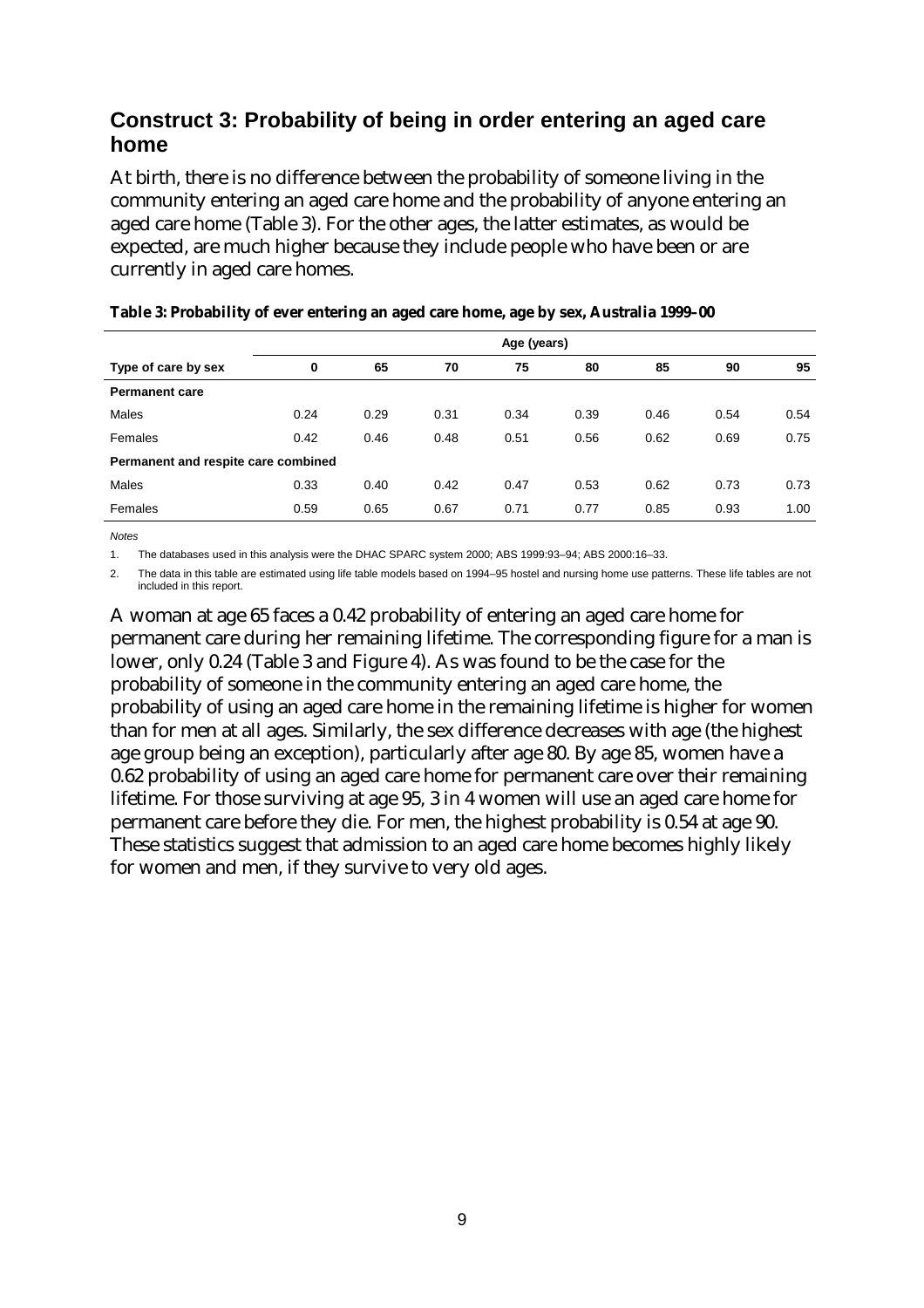

## **Conclusion**

This paper analyses the patterns of use of aged care homes in Australia. It employs life table models to estimate the probability of someone in the community entering an aged care home, the probability of someone in the community entering and aged care home between two ages and the probability of anyone entering an aged care home.

It would be desirable to compare this study with the previous ones; however, the changes which occurred in the residential aged care system and the corresponding data systems in 1997 make such a comparison impossible for all practical purposes. A single individual can be admitted to a hostel as well as to a nursing home, thus the probabilities calculated in the previous studies are not additive.

The probability of aged care home admission over a lifetime is considerably greater than that commonly perceived based on a point-in-time prevalence rate. For example, the analysis revealed that the probability of entering an aged care home after turning age 65 is actually 0.42 for women and 0.24 for men, despite the fact that only 7% of women and 3% of men aged 65 and over were residents in an aged care home on any one day in 1999–00. In other words, a much larger proportion of older people than has often been recognised are likely to be admitted to an aged care home at some point in their lives. This argument is strengthened by the estimates of the probability of using an aged care home in the remaining lifetime. This measurement reveals that women have a 0.62 probability of spending some time in an aged care home for permanent care after turning age 85. Over a lifetime, women are much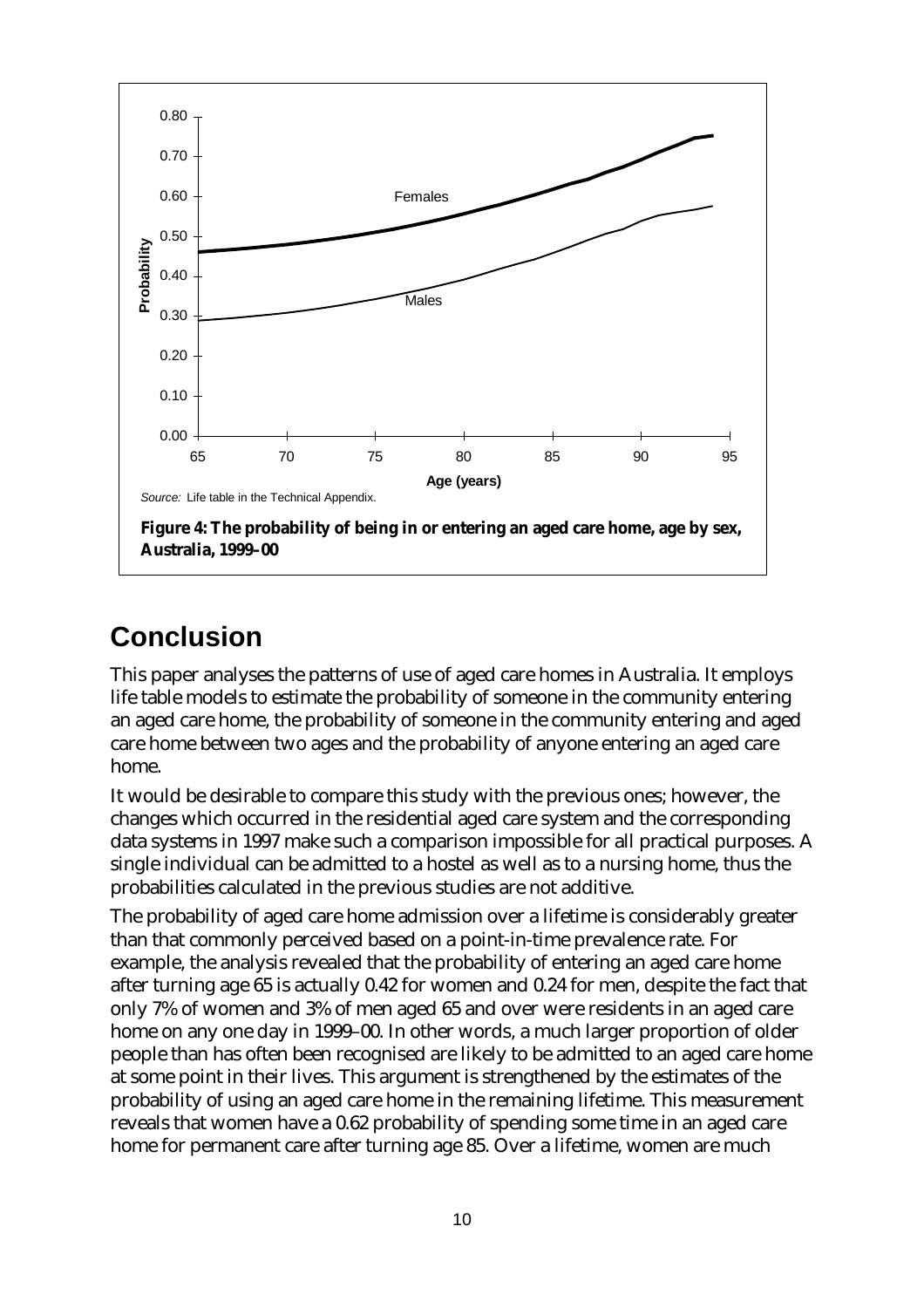more likely than men are to use an aged care home. Age is a good predictor of the probability of aged care home admission. In general, the older a person is, the higher the probability of an aged care home admission he or she faces.

Such findings are of considerable significance in terms of planning for the availability and financing of residential aged care. This is the case not only for Australia, but also internationally, where the financing of aged care has emerged as a critical question for many countries, with a range of policy responses (including long-term care insurance) being put into place. These findings also have implications for individuals in terms of retirement planning. It has become of particular relevance to individuals in Australia with the introduction of income-tested resident contributions, accommodation fees and accommodation bonds.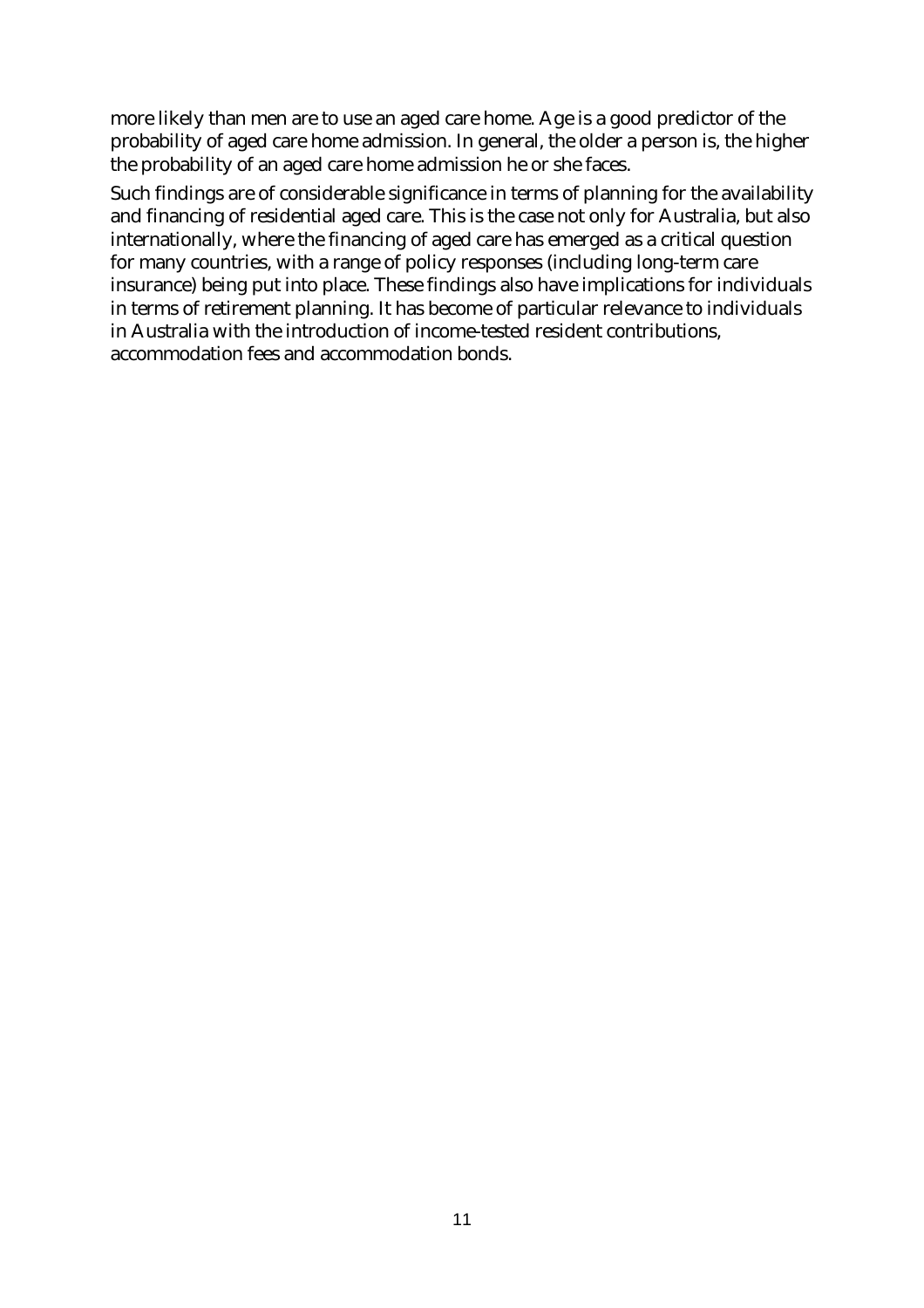# **Technical appendix**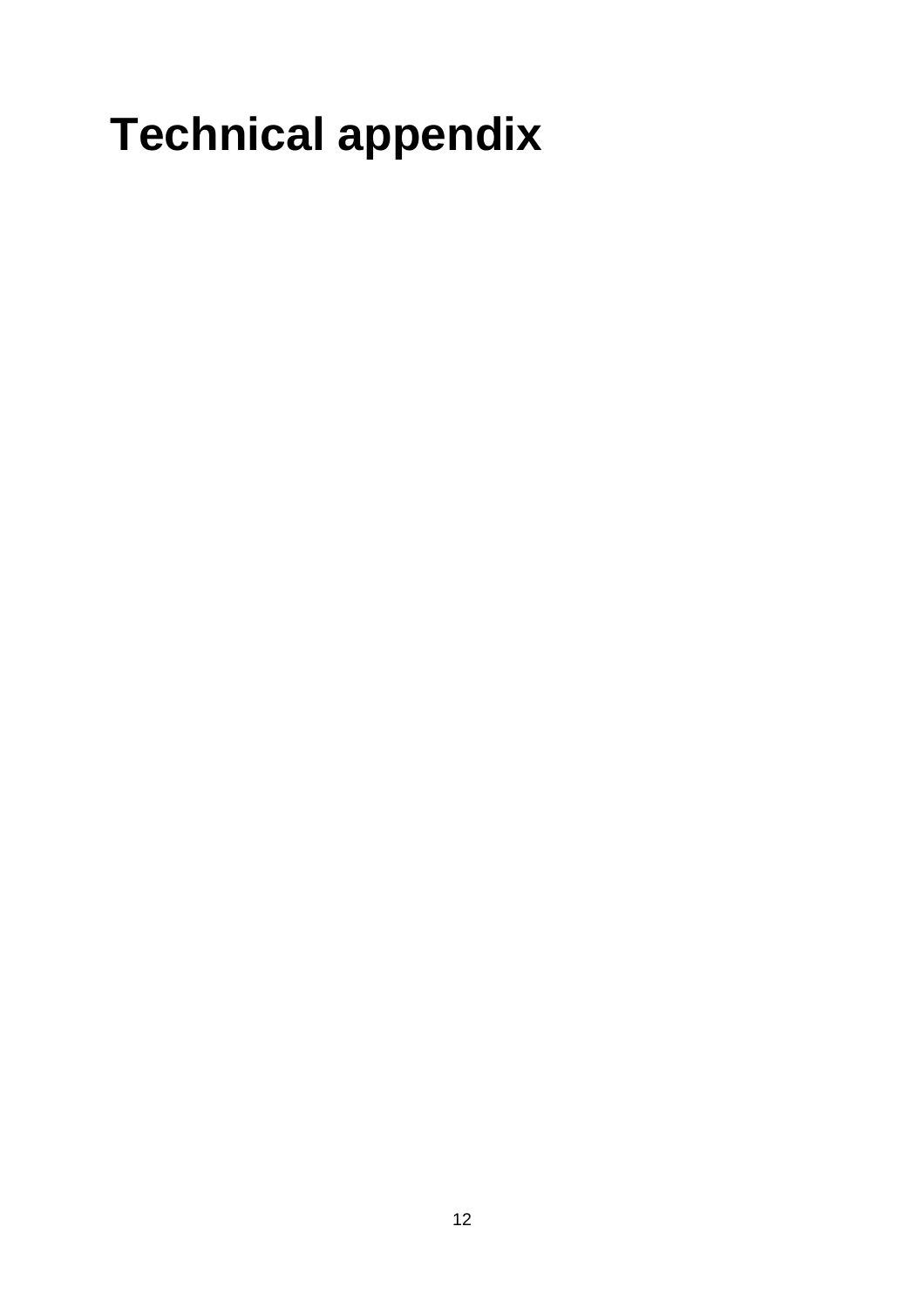| Age                        | Observed<br>admissions |          | Population Admission rates | Life table<br>stationary<br>population | Estimated<br>admissions | Total<br>estimated<br>admissions | <b>Mortality</b><br>rates of<br>had at least | those have Survivors<br>in<br>one populatio<br>admission n life table | <b>Survivors</b><br>without an<br>aged care<br>home<br>admission | Deaths after<br>having at<br>least one<br>admission | Deaths<br>without an<br>admission | Lifetime<br>risk | Lifetime<br>probability |
|----------------------------|------------------------|----------|----------------------------|----------------------------------------|-------------------------|----------------------------------|----------------------------------------------|-----------------------------------------------------------------------|------------------------------------------------------------------|-----------------------------------------------------|-----------------------------------|------------------|-------------------------|
| $\boldsymbol{\mathcal{X}}$ | $adm_x$                | $pop_x$  | $\frac{adm_x}{pop}$        | $L_x$                                  |                         | $est\_adn$ $T\_Adm_x$            | $aq_x$                                       | $l_x$                                                                 | $cl_x$                                                           | $ad_x$                                              | $cd_x$                            | $LR_x$           | $LP_x$                  |
| $\pmb{0}$                  | 1,021                  | 8,452,75 | 0.0001                     | 6,232,906                              | 753                     | 24,229                           | 0.1637                                       | 100,0                                                                 | 100,000                                                          | 62                                                  | 16,308                            | 0.24             | 0.24                    |
| 65                         | 118                    | 67,776   | 0.0017                     | 82,961                                 | 144                     | 23,477                           | 0.1724                                       | 83,63                                                                 | 82,939                                                           | 132                                                 | 1,226                             | 0.28             | 0.29                    |
| 66                         | 131                    | 66,590   | 0.0020                     | 81,542                                 | 160                     | 23,332                           | 0.2151                                       | 82,27                                                                 | 81,568                                                           | 169                                                 | 1,314                             | 0.29             | 0.29                    |
| 67                         | 180                    | 65,422   | 0.0028                     | 79,992                                 | 220                     | 23,172                           | 0.2009                                       | 80,78                                                                 | 80,093                                                           | 162                                                 | 1,454                             | 0.29             | 0.30                    |
| 68                         | 174                    | 66,170   | 0.0026                     | 78,306                                 | 206                     | 22,952                           | 0.2207                                       | 79,17                                                                 | 78,419                                                           | 189                                                 | 1,569                             | 0.29             | 0.30                    |
| 69                         | 258                    | 65,421   | 0.0039                     | 76,475                                 | 302                     | 22,746                           | 0.2099                                       | 77,41                                                                 | 76,644                                                           | 193                                                 | 1,712                             | 0.30             | 0.30                    |
| 70                         | 237                    | 62,930   | 0.0038                     | 74,494                                 | 281                     | 22,444                           | 0.2297                                       | 75,51                                                                 | 74,631                                                           | 234                                                 | 1,824                             | 0.30             | 0.31                    |
| 71                         | 295                    | 61,121   | 0.0048                     | 72,358                                 | 349                     | 22,164                           | 0.2503                                       | 73,45                                                                 | 72,527                                                           | 275                                                 | 1,940                             | 0.31             | 0.31                    |
| 72                         | 334                    | 58,745   | 0.0057                     | 70,064                                 | 398                     | 21,814                           | 0.2341                                       | 71,23                                                                 | 70,238                                                           | 281                                                 | 2,092                             | 0.31             | 0.32                    |
| 73                         | 377                    | 56,465   | 0.0067                     | 67,612                                 | 451                     | 21,416                           | 0.2329                                       | 68,86                                                                 | 67,747                                                           | 313                                                 | 2,218                             | 0.32             | 0.33                    |
| 74                         | 439                    | 52,742   | 0.0083                     | 65,002                                 | 541                     | 20,965                           | 0.2677                                       | 66,33                                                                 | 65,077                                                           | 409                                                 | 2,280                             | 0.32             | 0.33                    |
| 75                         | 474                    | 49,106   | 0.0097                     | 62,234                                 | 601                     | 20,424                           | 0.2618                                       | 63,64                                                                 | 62,256                                                           | 442                                                 | 2,403                             | 0.33             | 0.34                    |
| 76                         | 563                    | 46,389   | 0.0121                     | 59,312                                 | 720                     | 19,823                           | 0.2683                                       | 60,79                                                                 | 59,252                                                           | 512                                                 | 2,487                             | 0.33             | 0.35                    |
| 77                         | 584                    | 43,310   | 0.0135                     | 56,239                                 | 758                     | 19,103                           | 0.2991                                       | 57,80                                                                 | 56,045                                                           | 638                                                 | 2,508                             | 0.34             | 0.36                    |
| 78                         | 634                    | 40,406   | 0.0157                     | 53,023                                 | 832                     | 18,345                           | 0.2834                                       | 54,65                                                                 | 52,779                                                           | 649                                                 | 2,635                             | 0.35             | 0.37                    |
| 79                         | 679                    | 36,202   | 0.0188                     | 49,676                                 | 932                     | 17,513                           | 0.3110                                       | 51,37                                                                 | 49,312                                                           | 785                                                 | 2,623                             | 0.36             | 0.38                    |
| 80                         | 616                    | 29,524   | 0.0209                     | 46,213                                 | 964                     | 16,581                           | 0.2979                                       | 47,96                                                                 | 45,757                                                           | 801                                                 | 2,712                             | 0.36             | 0.39                    |
| 81                         | 667                    | 24,464   | 0.0273                     | 42,659                                 | 1,163                   | 15,617                           | 0.3102                                       | 44,44                                                                 | 42,081                                                           | 915                                                 | 2,676                             | 0.37             | 0.40                    |
| 82                         | 701                    | 22,537   | 0.0311                     | 39,041                                 | 1,214                   | 14,454                           | 0.3185                                       | 40,85                                                                 | 38,242                                                           | 1,027                                               | 2,613                             | 0.38             | 0.42                    |
| 83                         | 720                    | 20,235   | 0.0356                     | 35,392                                 | 1,259                   | 13,239                           | 0.3485                                       | 37,21                                                                 | 34,414                                                           | 1,197                                               | 2,455                             | 0.38             | 0.43                    |
| 84                         | 676                    | 17664    | 0.0383                     | 31,751                                 | 1,215                   | 11,980                           | 0.3278                                       | 33,56                                                                 | 30,699                                                           | 1,139                                               | 2,483                             | 0.39             | 0.44                    |
| 85                         | 757                    | 15,568   | 0.0486                     | 28,161                                 | 1,369                   | 10,765                           | 0.3351                                       | 29,94                                                                 | 27,001                                                           | 1,216                                               | 2,333                             | 0.40             | 0.46                    |
| 86                         | 706                    | 13,381   | 0.0528                     | 24,668                                 | 1,302                   | 9,395                            | 0.3265                                       | 26,39                                                                 | 23,298                                                           | 1,224                                               | 2,206                             | 0.40             | 0.47                    |
| 87                         | 625                    | 10,861   | 0.0575                     | 21,316                                 | 1,227                   | 8,094                            | 0.3417                                       | 22,96                                                                 | 19,790                                                           | 1,295                                               | 1,971                             | 0.41             | 0.49                    |
| 88                         | 564                    | 8,719    | 0.0647                     | 18,150                                 | 1,174                   | 6,867                            | 0.3647                                       | 19,69                                                                 | 16,592                                                           | 1,347                                               | 1,713                             | 0.41             | 0.51                    |
| 89                         | 464                    | 6,997    | 0.0663                     | 15,210                                 | 1,009                   | 5,693                            | 0.3456                                       | 16,63                                                                 | 13,705                                                           | 1,188                                               | 1,627                             | 0.42             | 0.52                    |
| 90                         | 421                    | 5,375    | 0.0783                     | 12,533                                 | 982                     | 4,685                            | 0.3686                                       | 13,82                                                                 | 11,070                                                           | 1,196                                               | 1,337                             | 0.42             | 0.54                    |
| 91                         | 331                    | 3,939    | 0.0840                     | 10,153                                 | 853                     | 3,703                            | 0.3909                                       | 11,29                                                                 | 8,751                                                            | 1,160                                               | 1,063                             | 0.42             | 0.55                    |
| 92                         | 290                    | 2,956    | 0.0981                     | 8,090                                  | 794                     | 2,850                            | 0.3886                                       | 9,068                                                                 | 6,835                                                            | 1,022                                               | 880                               | 0.42             | 0.56                    |
| 93                         | 209                    | 2,178    | 0.0960                     | 6,350                                  | 609                     | 2,056                            | 0.3662                                       | 7,166                                                                 | 5,161                                                            | 846                                                 | 734                               | 0.40             | 0.57                    |
| 94                         | 144                    | 1,537    | 0.0937                     | 4,925                                  | 462                     | 1,447                            | 0.4341                                       | 5,586                                                                 | 3,817                                                            | 868                                                 | 406                               | 0.38             | 0.58                    |
| 95                         | 287                    | 4,137    | 0.0857                     | 143,867                                | 985                     | 985                              | 0.4485                                       | 4,312                                                                 | 2,950                                                            | 2,347                                               | 1,965                             | 0.33             | 0.54                    |

#### **Appendix table A1: Life table for estimating lifetime risk of permanent admission to residential aged care facilities, males, Australia, 1999–00**

*Note:* Columns  $aq_x$ ,  $l_x$ ,  $al_x$  and  $LR_x$  are measurements for an exact age such as 0, 65 ... 95 and the other columns for an age interval such as 0–<65, 65–<66 ... 94–<95 and 95+.

*Sources:* AIHW analysis of ABS 1999, 2000; DHAC 2000 unpublished data.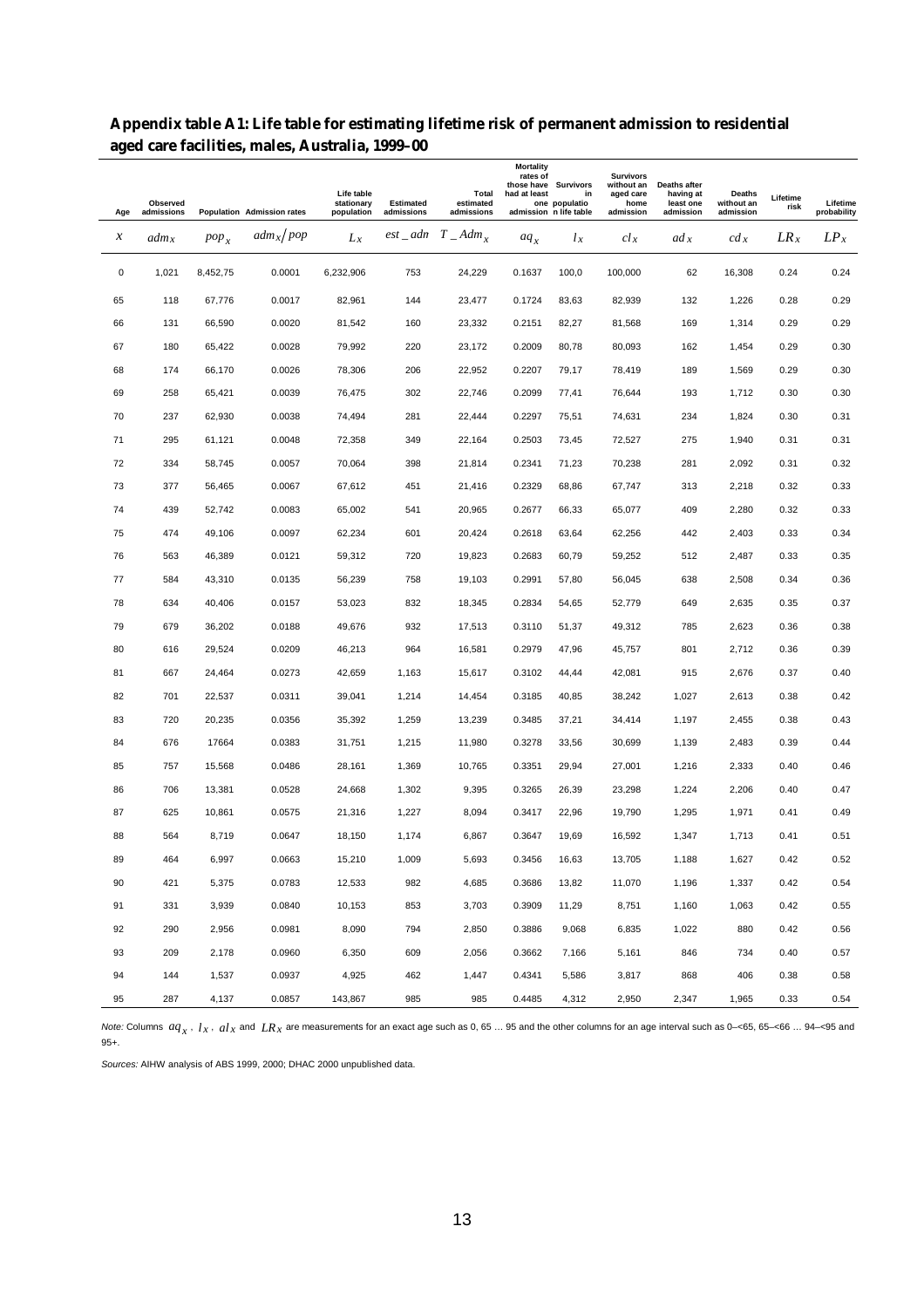#### **Appendix table A2: Life table for estimating lifetime risk of permanent admission to residential aged care facilities, females, Australia, 1999–00**

| Age              | Observed<br>admissions | Population | Admission<br>rates                         | Life table<br>stationary<br>population | <b>Estimated</b><br>admissions | Total<br>estimated<br>admissions | <b>Mortality rates</b><br>of those have<br>had at least<br>one<br>admission | Survivors in<br>population<br>life table | <b>Survivors</b><br>without an<br>aged care<br>home<br>admission | Deaths after<br>having at<br>least one<br>admission | Deaths<br>without an<br>admission | Lifetime | Lifetime<br>risk probability |
|------------------|------------------------|------------|--------------------------------------------|----------------------------------------|--------------------------------|----------------------------------|-----------------------------------------------------------------------------|------------------------------------------|------------------------------------------------------------------|-----------------------------------------------------|-----------------------------------|----------|------------------------------|
| $\boldsymbol{x}$ | Adm <sub>x</sub>       |            | $Pop_x$ Adm <sub>x</sub> /Pop <sub>x</sub> |                                        | $L_x$ Est $\_Adm_x$            | $T_{-}Adm_{x}$                   | $nq_{x}$                                                                    | $l_x$                                    | $rl_x$                                                           | $nd_x$                                              | $cd_x$                            | $LR_x$   | $LP_X$                       |
| 0                | 810                    | 8.253.782  | 0.0001                                     | 6.348.066                              | 623                            | 41.657                           | 0.0959                                                                      | 100.000                                  | 100.000                                                          | 30                                                  | 9.563                             | 0.42     | 0.42                         |
| 65               | 87                     | 69,772     | 0.0012                                     | 90,020                                 | 112                            | 41,034                           | 0.1440                                                                      | 90,407                                   | 89,784                                                           | 98                                                  | 688                               | 0.46     | 0.46                         |
| 66               | 102                    | 68.927     | 0.0015                                     | 89,199                                 | 132                            | 40,921                           | 0.1239                                                                      | 89,621                                   | 88,984                                                           | 87                                                  | 769                               | 0.46     | 0.46                         |
| 67               | 146                    | 67,947     | 0.0021                                     | 88,304                                 | 190                            | 40,789                           | 0.1225                                                                      | 88,765                                   | 88,083                                                           | 95                                                  | 840                               | 0.46     | 0.47                         |
| 68               | 145                    | 69,314     | 0.0021                                     | 87,326                                 | 183                            | 40,600                           | 0.1629                                                                      | 87,830                                   | 87,053                                                           | 141                                                 | 883                               | 0.47     | 0.47                         |
| 69               | 225                    | 69,865     | 0.0032                                     | 86,254                                 | 278                            | 40,417                           | 0.1727                                                                      | 86,806                                   | 85,988                                                           | 165                                                 | 957                               | 0.47     | 0.47                         |
| 70               | 291                    | 67,768     | 0.0043                                     | 85,077                                 | 365                            | 40,139                           | 0.1343                                                                      | 85,684                                   | 84,753                                                           | 150                                                 | 1,084                             | 0.47     | 0.48                         |
| 71               | 307                    | 67,214     | 0.0046                                     | 83,782                                 | 383                            | 39,774                           | 0.1534                                                                      | 84,450                                   | 83,304                                                           | 205                                                 | 1,153                             | 0.48     | 0.48                         |
| 72               | 353                    | 66,248     | 0.0053                                     | 82,357                                 | 439                            | 39,391                           | 0.1618                                                                      | 83,092                                   | 81,768                                                           | 250                                                 | 1,245                             | 0.48     | 0.49                         |
| 73               | 413                    | 65,414     | 0.0063                                     | 80,788                                 | 510                            | 38,952                           | 0.1559                                                                      | 81,597                                   | 80,084                                                           | 276                                                 | 1,368                             | 0.49     | 0.50                         |
| 74               | 498                    | 63,360     | 0.0079                                     | 79,063                                 | 621                            | 38,442                           | 0.1641                                                                      | 79,953                                   | 78,206                                                           | 338                                                 | 1,469                             | 0.49     | 0.50                         |
| 75               | 612                    | 61,204     | 0.0100                                     | 77,171                                 | 772                            | 37,821                           | 0.1766                                                                      | 78,146                                   | 76,115                                                           | 427                                                 | 1,553                             | 0.50     | 0.51                         |
| 76               | 704                    | 59,853     | 0.0118                                     | 75,099                                 | 883                            | 37,049                           | 0.1707                                                                      | 76,166                                   | 73,790                                                           | 481                                                 | 1,683                             | 0.50     | 0.52                         |
| 77               | 837                    | 57,374     | 0.0146                                     | 72,839                                 | 1,063                          | 36,166                           | 0.1648                                                                      | 74,002                                   | 71,224                                                           | 546                                                 | 1,814                             | 0.51     | 0.53                         |
| 78               | 984                    | 54,977     | 0.0179                                     | 70,376                                 | 1,260                          | 35,103                           | 0.1762                                                                      | 71,642                                   | 68,347                                                           | 692                                                 | 1,876                             | 0.51     | 0.54                         |
| 79               | 1082                   | 50,870     | 0.0213                                     | 67,699                                 | 1,440                          | 33,844                           | 0.1769                                                                      | 69,074                                   | 65,211                                                           | 811                                                 | 1,977                             | 0.52     | 0.55                         |
| 80               | 1138                   | 43,124     | 0.0264                                     | 64,797                                 | 1,710                          | 32,404                           | 0.1830                                                                      | 66,286                                   | 61,793                                                           | 979                                                 | 2,038                             | 0.52     | 0.56                         |
| 81               | 1182                   | 37,728     | 0.0313                                     | 61,664                                 | 1,932                          | 30,694                           | 0.1916                                                                      | 63,269                                   | 58,045                                                           | 1,186                                               | 2,064                             | 0.53     | 0.57                         |
| 82               | 1243                   | 36,086     | 0.0344                                     | 58,297                                 | 2,008                          | 28,762                           | 0.1857                                                                      | 60,019                                   | 54,049                                                           | 1,295                                               | 2,187                             | 0.53     | 0.58                         |
| 83               | 1354                   | 33,970     | 0.0399                                     | 54,702                                 | 2,180                          | 26,754                           | 0.1974                                                                      | 56,537                                   | 49,855                                                           | 1,535                                               | 2,169                             | 0.54     | 0.59                         |
| 84               | 1452                   | 31,376     | 0.0463                                     | 50,896                                 | 2,355                          | 24,573                           | 0.1986                                                                      | 52,833                                   | 45,505                                                           | 1,689                                               | 2,216                             | 0.54     | 0.60                         |
| 85               | 1593                   | 29,099     | 0.0547                                     | 46,904                                 | 2,568                          | 22,218                           | 0.2048                                                                      | 48,928                                   | 40,934                                                           | 1,900                                               | 2,174                             | 0.54     | 0.62                         |
| 86               | 1539                   | 26,228     | 0.0587                                     | 42,763                                 | 2,509                          | 19,650                           | 0.2207                                                                      | 44,854                                   | 36,192                                                           | 2,189                                               | 2,010                             | 0.54     | 0.63                         |
| 87               | 1455                   | 22,574     | 0.0645                                     | 38,523                                 | 2,483                          | 17,141                           | 0.2060                                                                      | 40,655                                   | 31,673                                                           | 2,106                                               | 2,165                             | 0.54     | 0.64                         |
| 88               | 1323                   | 19,366     | 0.0683                                     | 34,243                                 | 2,339                          | 14.658                           | 0.2256                                                                      | 36,384                                   | 27,025                                                           | 2,376                                               | 1,901                             | 0.54     | 0.66                         |
| 89               | 1177                   | 16,464     | 0.0715                                     | 29,993                                 | 2,144                          | 12,319                           | 0.2250                                                                      | 32,107                                   | 22,784                                                           | 2,339                                               | 1,871                             | 0.54     | 0.67                         |
| 90               | 1009                   | 13,137     | 0.0768                                     | 25,852                                 | 1,986                          | 10,174                           | 0.2316                                                                      | 27,897                                   | 18,769                                                           | 2,344                                               | 1,713                             | 0.54     | 0.69                         |
| 91               | 809                    | 10,016     | 0.0808                                     | 21,909                                 | 1,770                          | 8,189                            | 0.2471                                                                      | 23,840                                   | 15,070                                                           | 2,385                                               | 1,430                             | 0.54     | 0.71                         |
| 92               | 667                    | 8,088      | 0.0825                                     | 18,245                                 | 1,505                          | 6,419                            | 0.2516                                                                      | 20,025                                   | 11,871                                                           | 2,241                                               | 1,261                             | 0.54     | 0.73                         |
| 93               | 588                    | 6,357      | 0.0925                                     | 14,927                                 | 1,381                          | 4,914                            | 0.2778                                                                      | 16,523                                   | 9,105                                                            | 2,253                                               | 872                               | 0.54     | 0.75                         |
| 94               | 423                    | 4,877      | 0.0867                                     | 12,008                                 | 1,042                          | 3,534                            | 0.2890                                                                      | 13,398                                   | 6,852                                                            | 2,043                                               | 666                               | 0.52     | 0.75                         |
| 95               | 924                    | 13,168     | 0.0788                                     | 245,406                                | 2,492                          | 2,492                            | 0.2938                                                                      | 10,689                                   | 5,144                                                            | 8,037                                               | 2,652                             | 0.48     | 0.75                         |

*Note:* Columns  $aq_x$ ,  $l_x$ ,  $c l_x$  and  $LR_x$  are measurements for an exact age such as 0, 65 ... 95 and the other columns for an age interval such as 0–<65, 65–<66 ... 94–<95 and 95+.

*Sources:* AIHW analysis of ABS 1999, 2000; DHAC 2000 unpublished data.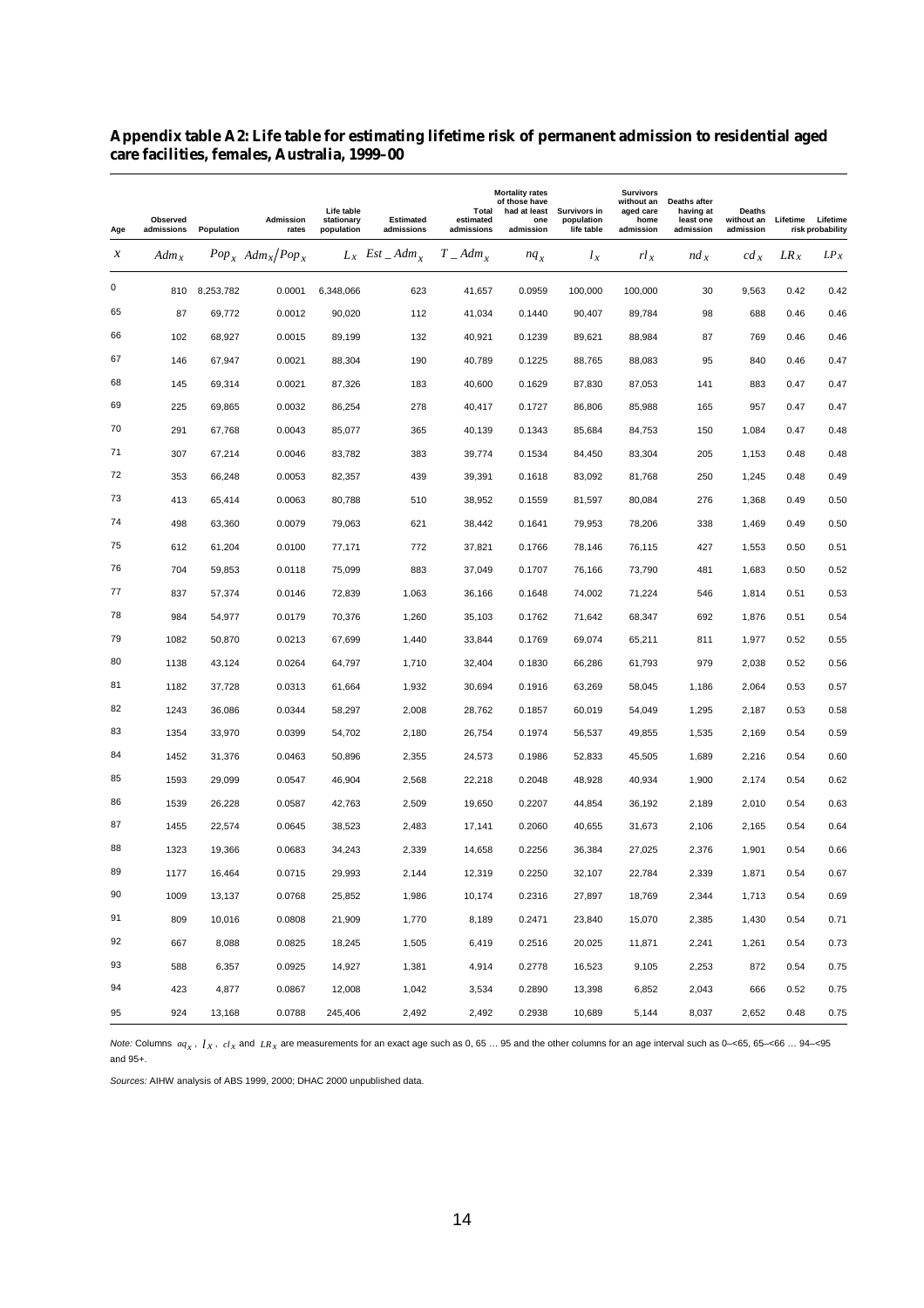### **Life table models**

is *pop*  $\bullet \lambda_x$ .

To estimate these three sets of probabilities, this paper uses life tables to model the lifetime experience of residence in an aged care home for a population cohort. There are six steps in computing these probabilities. The general life table notations are followed. In addition *a* is used to represent people who are in or have been in aged care homes, *c* represents people who are in the community, that is, people who have never used an aged care home. The subscript *x* represents age throughout the paper and when there is a range of ages *x* is used as the initial age and *y* is used as the final age.

A. Calculate the age-specific admission rates based on cross-sectional data.

$$
r_x = \frac{adm_x}{(pop_x \bullet \lambda_x)} \tag{1}
$$

*admx* represents the number of people admitted to an aged care home in 1999–00 for the first time over their lifetime between age *x* and *x*+1 for each sex. These figures are directly derived from the national aged care home data set (the System of Payment for Aged Residential Care). Population data ( $pop<sub>x</sub>$ ) are obtained by averaging the ABS (2000:16–33) estimated resident populations by age and sex at 30 June 1999 and 2000. If the sex–age-specific proportion of the population who had never resided in an aged care home before 1 July 1999 is denoted as  $\lambda_x$  then the population at risk

B. Apply the cross-sectional admission rates to a life table stationary population  $(L_x)$  to estimate the number of admissions (events) between age *x* and  $x+1$ ( $est\_adm$ <sub>r</sub>) for each sex in a population cohort. The Australian life table for 1997–99 is used here (ABS 1999:93–4). It is plausible to assume that the proportion of the stationary population in the life table who had never resided in an aged care home before age *x* is the same as the proportion of the population in 1999–00  $(\lambda_x)$ . The expected admissions can be estimated as:

$$
est\_adm_x = (L_x \bullet \lambda_x) \bullet r_x = (L_x \bullet \lambda_x) \bullet adm_x / (pop_x \bullet \lambda_x)
$$

$$
est\_adm_x = L_x \bullet adm_x / pop_x \tag{2}
$$

 $\lambda$ <sub>x</sub> is cancelled out and therefore it can be ignored for computational purposes.

The total number of admissions at and beyond an age *x* is:

$$
T_{-}adm_{x} = \sum_{i=x}^{\infty} est_{-}adm_{i}
$$
 (3)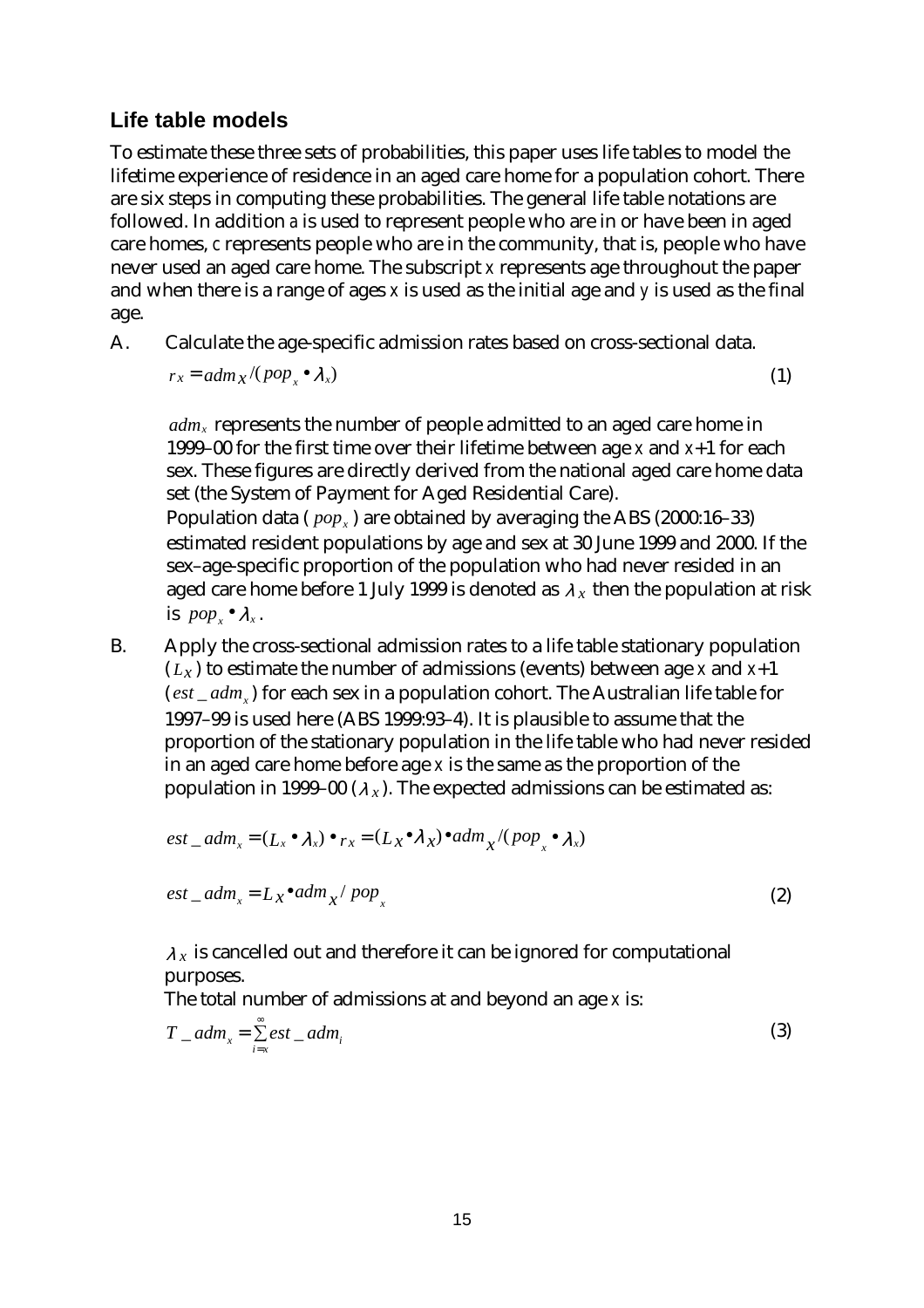C. Estimate the cohort population at risk of the admission  $(cl_x)$ , or survivors at age *x* who have never used an aged care home before.

$$
cl_{x+1} = cl_x - est\_adm_x - cd_x \tag{4}
$$

where  $cd_x$  is the number of deaths among those who have never used an aged care home before**.**

All members of the cohort are at risk of future use of an aged care home at  $\phi$  birth. That is:  $\phi = l_0 = l_0$ 

The value of  $_{cd}$  *x* is estimated di with fferently for persons aged under 65 compared with those 65 and older. There is only a minimal proportion of people entering an aged care home before age 65. It is reasonable to assume that the death rates are equal between those who have had at least one admission to an aged care home and those who have not by age 65. The number of people who died under age 65 without experiencing a period of residence in an aged care home is thus:

$$
cd_o = (l_o - est\_adm_o/2) \bullet q_o
$$
 (aged between 0 and 64 years) (5)

where  $q_o$  (the mortality rate between birth and age 64) and  $l_o$  are from the population life table.

It is assumed that the number of admissions are evenly distributed in the age interval.

From age 65, the deaths  $(a_d, b_x)$  among those who have had at least one admission are computed first.

$$
ad_x = (al_x + est\_adm_x/2) \bullet aq_x \qquad (x > 64)
$$
 (6)

$$
al_x = l_x - cl_x (al_o = 0)
$$
\n<sup>(7)</sup>

$$
cd_x = (l_x - l_{x+1}) - ad_x \tag{8}
$$

where  $al_x$  represents those persons who have been in an aged care home before and survive to age  $x$ ,  $l_x$  and  $l_{x+1}$  are taken from the relevant Australian life table and  $aq_x$  is the estimated mortality rate for those who have had at least one stay in an aged care home or are currently in an aged care home (i.e. Group 2 and 3 in Figure 1). The estimate was derived from the System of Payment for Aged Residential Care (SPARC), employing the assumption that the probability of dying among those who had been admitted to an aged care home but had since left (Group 2 in Figure 1), was the same as the probability of dying among those who are currently residing in an aged care home. Deaths in aged care homes are, however, often underreported and this may lead to an overestimate of the lifetime risk (Liu 1996).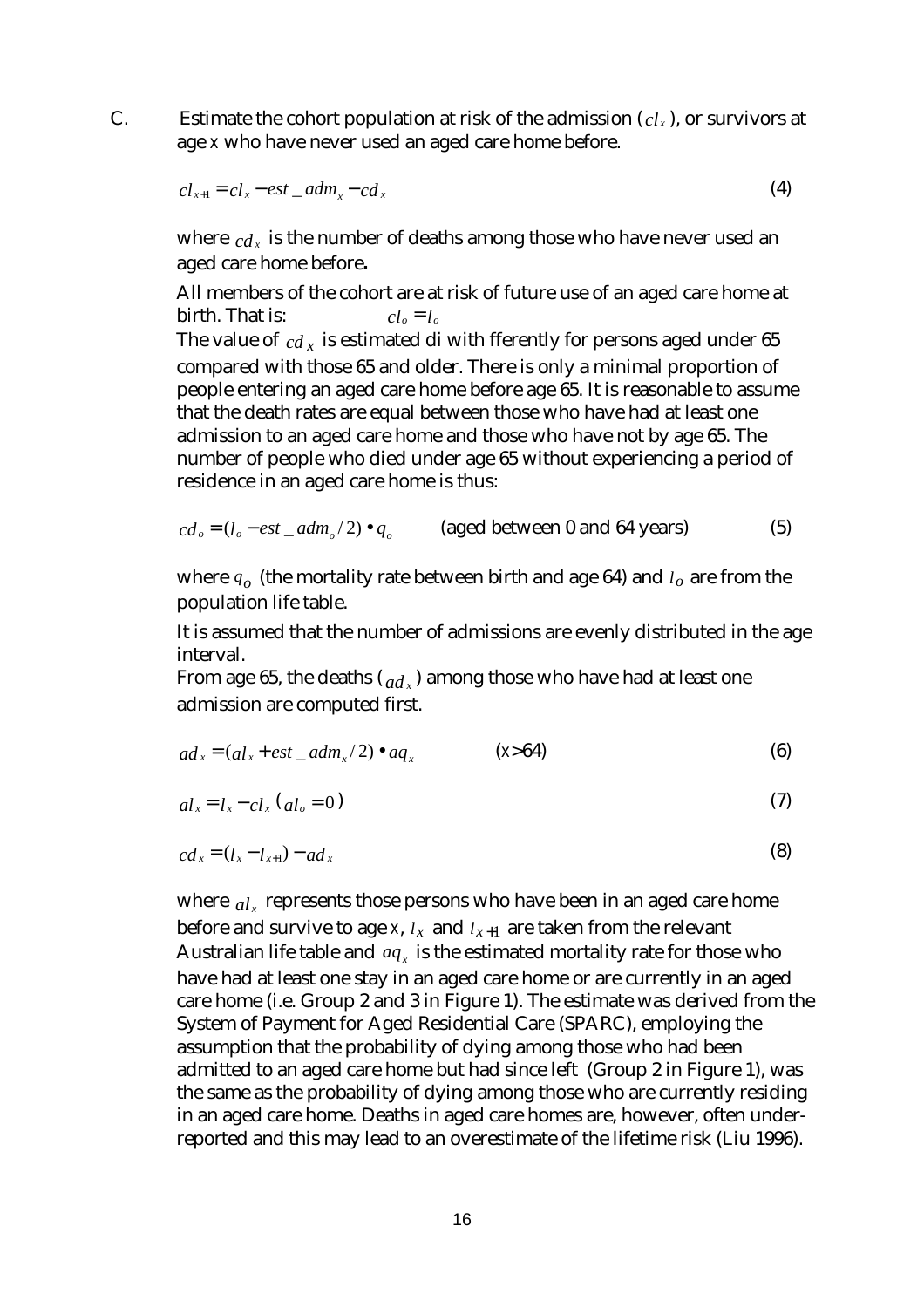D. Estimate the lifetime risk  $(LR_x)$  of at least one admission to an aged care home from age *x* among those who have never been admitted to an aged care home

$$
LR_x = T \t{a} dm_x / cl_x \t\t(9)
$$

E. The computation of the probability of at least one admission to an aged care home between and  $x$  and  $y$  (  $\overline{R_{x}^{y}}$  ) by those who have never been admitted to and aged care home  $(cl_{x})$  is as follows

$$
al_x = l_x - c l_x \tag{10}
$$

$$
R_x^y = 1 - \left(\sum_{i=x}^y cdx + a l_x + c l_y\right) / c l_x \tag{11}
$$

where  $al_{\nu}$  is the number of people in an aged care home at age  $\chi$ .

F. The computation of the probability of using an aged care home in the remaining lifetime  $(I.P<sub>x</sub>)$  (irrespective of whether they have already been in an aged care home) for each age *x* is much simpler.

$$
LP_x = 1 - \left(\sum_{i=x}^{\infty} c dx\right) / l_x \tag{12}
$$

#### **Data and scope**

A successful application of the above life table models requires comprehensive information on admissions to aged care homes. This paper uses Australian data from SPARC, which contains national historical unit records for all residents in all aged care homes. The SPARC was developed by combining two previous systems, which were the Nursing Home Payment System (NHPS) and the Commonwealth Hostel Information Payment System (CHIPS) on 1 October 1997. The new system inherited all existing records on the NHPS at 1 October 1997. For the data on the CHIPS, only those records that related to the following two groups of people were carried over:

- 1. Those who were in a hostel at 1 October 1997; and
- 2. Those who had a valid Aged Care Assessment Team (ACAT) assessment covering 1 October; these people were regarded as potential residents.

In other words, the records for residents discharged from hostels before 1 October 1997 are not available on SPARC. This may lead to an overestimate of the first admissions in 1999–00. The estimate of the first admissions may also be affected (though minimally) by the completeness of coverage of residents admitted and discharged before the dates when the NHPS and CHIPS were established. The NHPS was established at the beginning of 1988 and the CHIPS was established in the middle of 1990.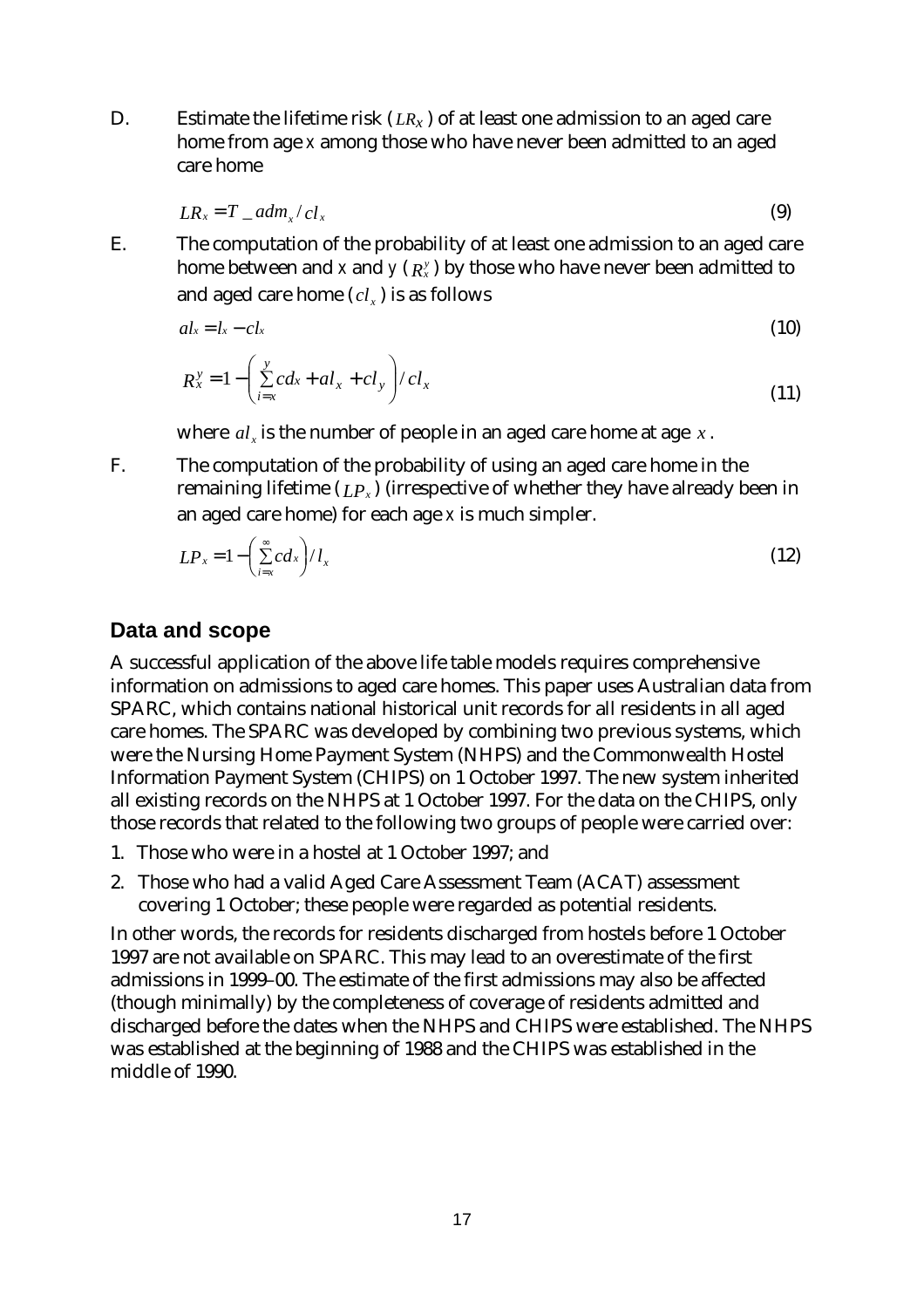Each individual resident carries a unique identification number over his or her lifetime. Date of birth and sex are recorded for each resident. An individual can have multiple admissions over a period of time; date of admission and date of separation for each stay are reported. Therefore, age at any given time (for example, at admission and separation) can be established. The numbers of admissions and deaths in a year can be derived for each age–sex group. More importantly, the admissions of an individual resident can be put in a sequence according to the date of admission so that the first admission can be selected and re-admissions can be eliminated.2 These aspects of the database have significant advantages for life table construction.

Australian aged care homes provide respite care as well as permanent care. Respite care provides short-term accommodation and care for people who need a 'break' away from their usual care arrangements. A person is entitled to a total of nine weeks of respite care in any financial year. Respite residents represented less than 2% of the total residents at any point in time in 1999–00, although respite admissions accounted for about 48% of total admissions (including multiple admissions) during the year. The utilisation patterns are quite different for respite and permanent care (Liu & Choi 1996). The text of this paper focuses on permanent care, presenting information on permanent care alone, but the tables present data both on permanent care and on permanent and respite care in combination.

The population data for this paper are taken from the ABS (2000:16–33) estimated resident population at 30 June 1999 and 2000. The most recent available life tables for the Australian population are ABS (1999:93–4) population life tables for 1997–99 which are used in this paper.

The population using aged care homes is a heterogeneous group (Howe 1982; Kemper et al. 1991; Liu 1996). It is unfortunate that, due to data limitations, this paper is unable to provide a further refinement of the current methodology by incorporating those factors (such as marital status, housing status, or living arrangement prior to admission to an aged care home) that are known to influence aged care home use patterns.

 $\overline{a}$ 

<sup>&</sup>lt;sup>2</sup> It is also possible for a resident to transfer from one home to another without leaving the nursing home system. The nursing home database records such a transfer as a new admission for some administrative purposes. In this paper, however, such episodes are treated as one admission. In instances where the gap between the discharge date of one episode and the admission date of the next is less than two days, these two episodes are conjoined to form one admission, the second episode being regarded as a continuation of the first one.